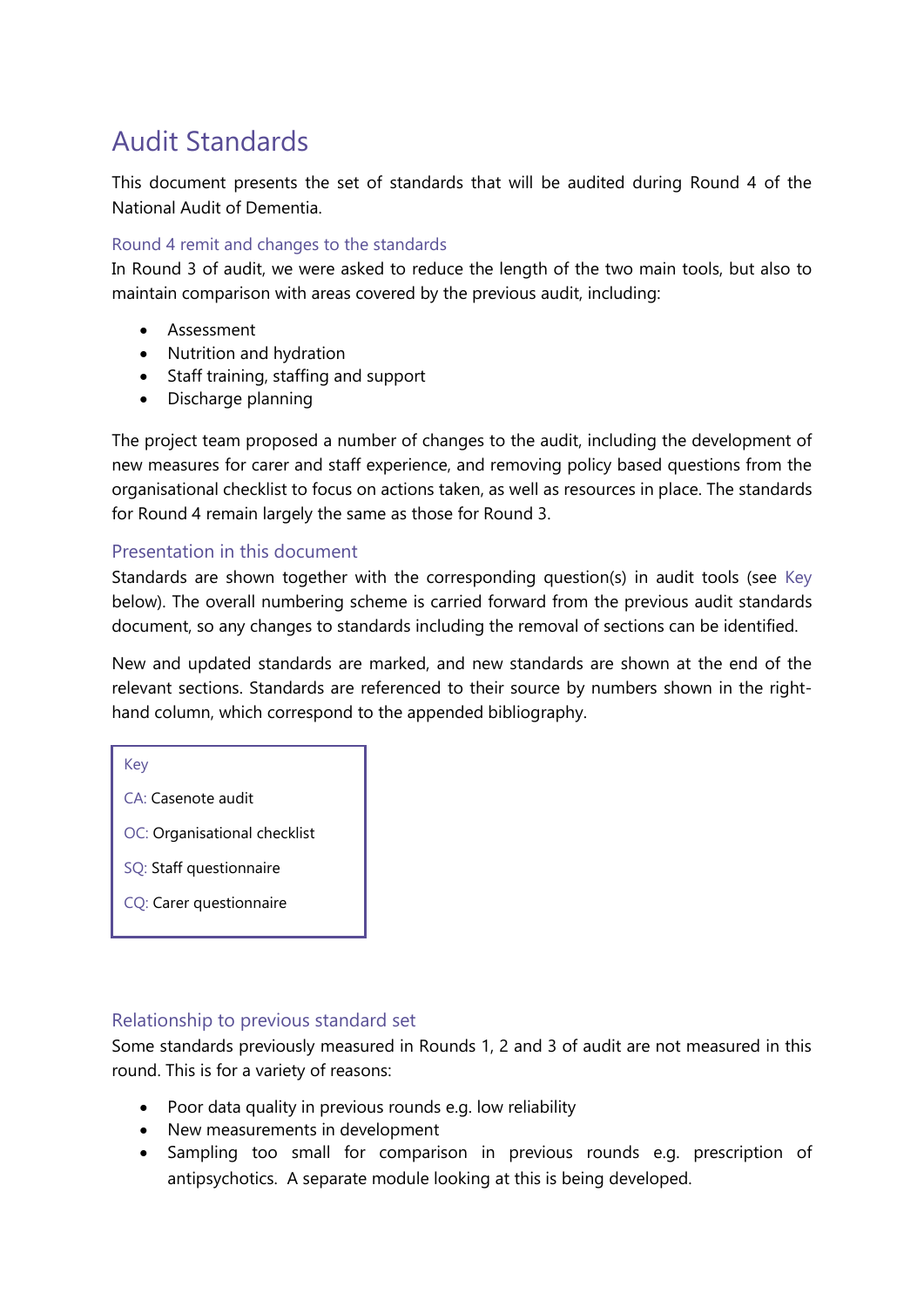Inclusion of standards from previous rounds for audit relates to how well they can be measured and whether results provide a good basis for comparison between acute hospitals. Please note that it does not in any way reflect their importance to the care of people with dementia in acute hospitals.

To view all standards from previous rounds, please visit the website.

### Classification of standards

As previously, classification is in line with the following broad principles:

Type 1: failure to meet these standards 100% would result in a significant threat to patient safety, rights or dignity and/or would breach the law;

Type 2: standards that an organisation/ward would be expected to meet in normal practice;

Type 3: standards that an organisation/ward should meet to achieve excellent practice.

New and updated standards have been provisionally classified in line with related standards or previous versions of standards audited. These are identified in the left-hand column.

### Global rating audit tool items (questions) not shown

The carer questionnaire contains 3 questions relating to the overall standard of care, or support for the carer. As questions rating overall quality of care or support, these do not relate to any one standard or criteria and are therefore not shown in the main body. The questions are:

- "Overall, how would you rate the care received by the person you look after during the hospital stay?"
- "How likely would you be to recommend the service to friends and family if they needed similar care or treatment?"
- "Overall, how satisfied are you with the support you have received from this hospital to help you in your role as a carer?"

Hospitals are asked to consider how positive their feedback from these questions is, alongside detailed information audited.

Question 24 from the organisational checklist is not included as it is not a standard, rather a piece of information on the size of the hospital.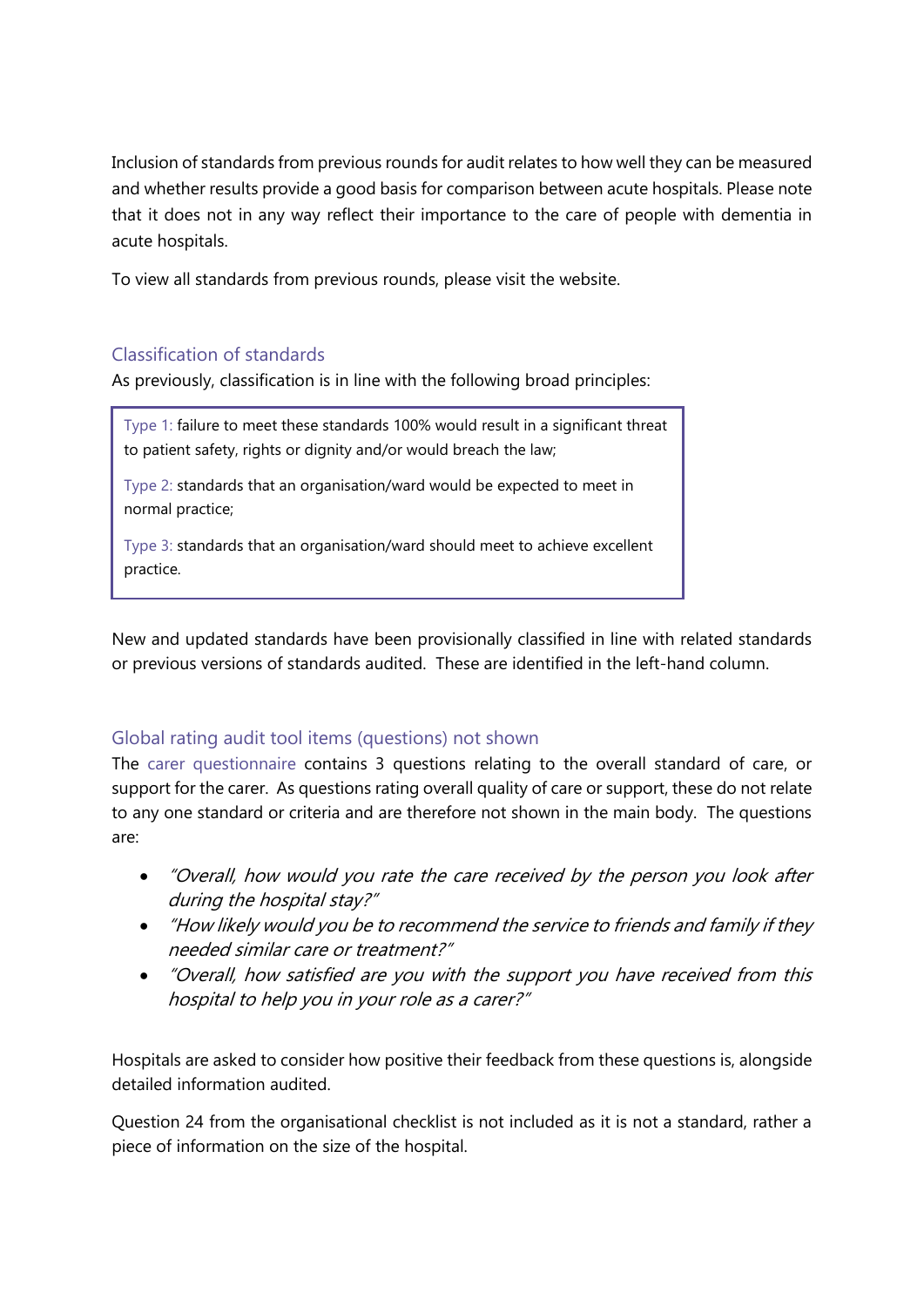### Assessment

| <b>Standard</b> |                                                                                                                                                                                                                                       | <b>Tool and</b>                                |                                                                                                                                                                                                                                                                                                |                     |
|-----------------|---------------------------------------------------------------------------------------------------------------------------------------------------------------------------------------------------------------------------------------|------------------------------------------------|------------------------------------------------------------------------------------------------------------------------------------------------------------------------------------------------------------------------------------------------------------------------------------------------|---------------------|
| no.             | <b>Standard</b>                                                                                                                                                                                                                       | <b>Question</b>                                | <b>Question/Statement</b>                                                                                                                                                                                                                                                                      | <b>Reference</b>    |
| (Type)          |                                                                                                                                                                                                                                       | no.                                            |                                                                                                                                                                                                                                                                                                |                     |
| 1.3(2)          | Assessment of mental state includes standardised<br>mental status test e.g. Abbreviated mental test<br>score (AMTS), 6-Item cognitive impairment test<br>(6CIT) or General practitioner assessment of<br>cognition (GPCOG)            | <b>CA 20</b>                                   | Has cognitive testing, using a validated<br>structured instrument, been carried out?                                                                                                                                                                                                           | $\overline{7}$      |
| 1.4(2)          | Patients with dementia or cognitive impairment are<br>assessed for the presence of delirium at<br>presentation                                                                                                                        | <b>CA 21</b>                                   | Were any of the following screening<br>assessment carried out to assess for recent<br>changes or fluctuation in behaviour that<br>may indicate the presence of delirium?                                                                                                                       | 7<br>23             |
| 1.5(2)          | Patients with dementia or cognitive impairment<br>with behaviour changes suggesting the presence<br>of delirium, are clinically assessed by a healthcare<br>professional who is trained and competent in the<br>diagnosis of delirium | <b>CA 21a</b><br><b>CA 22</b><br><b>CA 22a</b> | If yes, was there any evidence delirium may<br>be present?<br>Did a healthcare professional (who is<br>trained and competent in the diagnosis of<br>delirium) complete any of the following<br>assessments for delirium?<br>From this assessment(s), was a diagnosis of<br>delirium confirmed? | 23                  |
|                 | Multidisciplinary assessment                                                                                                                                                                                                          |                                                |                                                                                                                                                                                                                                                                                                |                     |
| 1.9(1)          | Multidisciplinary assessment includes:<br>Problem list<br>$\bullet$<br>Co morbid conditions                                                                                                                                           | <b>CA 14</b>                                   | An assessment of mobility was performed<br>by a healthcare professional                                                                                                                                                                                                                        | $\overline{7}$<br>8 |
|                 | Full record of current medications and past<br>relevant medications                                                                                                                                                                   | <b>CA 15</b>                                   | An assessment of nutritional status was<br>performed by a healthcare professional                                                                                                                                                                                                              |                     |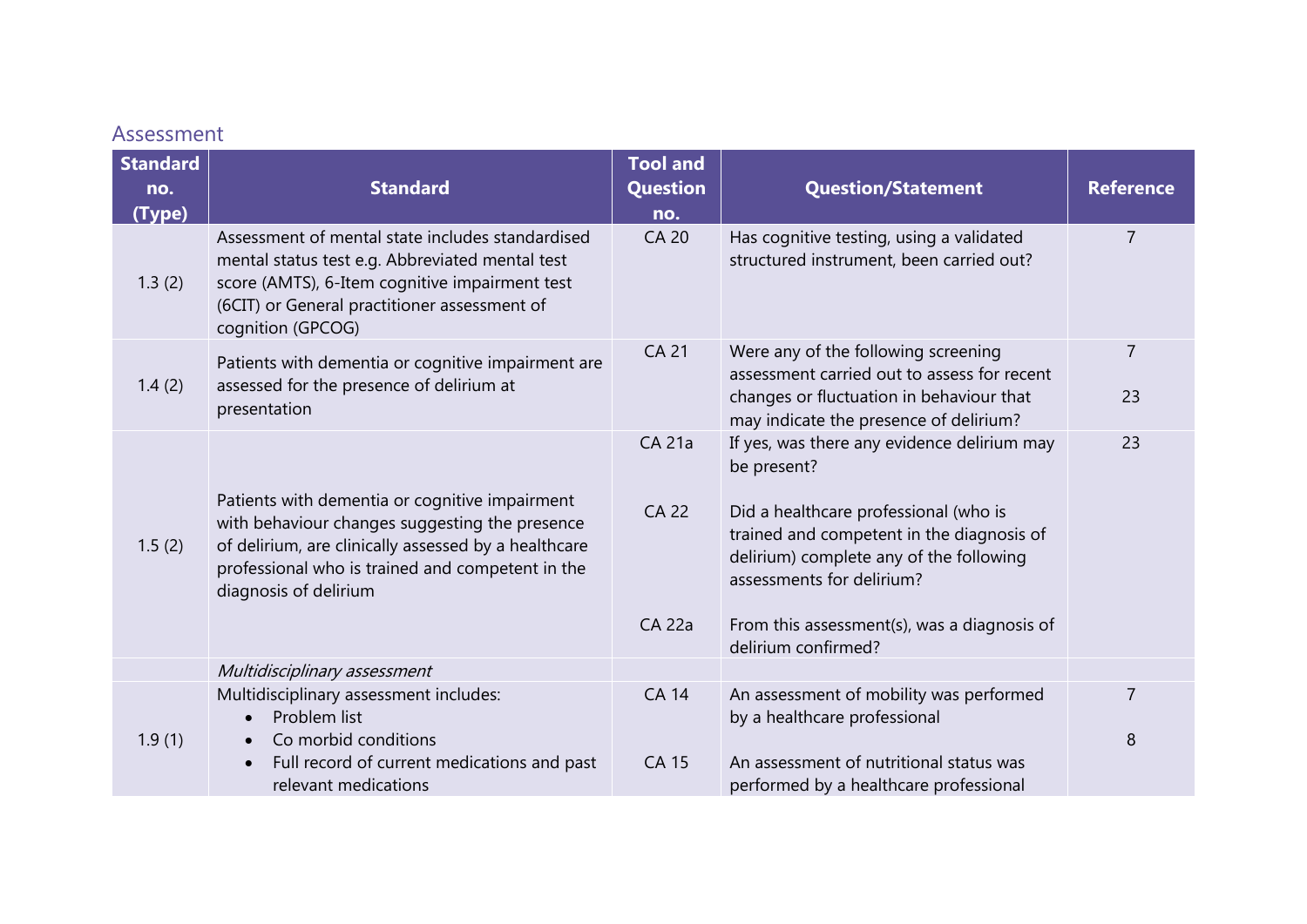|         | Assessment of mobility<br>Assessment of nutritional status, recording<br>of weight and height/BMI<br>Identification of any help needed with<br>$\bullet$<br>eating and drinking<br>Whether referral is needed for specialist<br>$\bullet$<br>input, e.g. dietetics | <b>CA 15a</b>           | The assessment of nutritional status<br>includes recording of BMI (Body Mass<br>Index) or weight                                                            |                |
|---------|--------------------------------------------------------------------------------------------------------------------------------------------------------------------------------------------------------------------------------------------------------------------|-------------------------|-------------------------------------------------------------------------------------------------------------------------------------------------------------|----------------|
| 1.10(1) | A formal pressure sore risk assessment is carried<br>out (e.g. Waterlow, Norton scales) and score<br>recorded                                                                                                                                                      | <b>CA 16</b>            | Has a formal pressure ulcer risk assessment<br>been carried out and score recorded?                                                                         | $\overline{7}$ |
| 1.11(1) | As part of their assessment, patients with dementia<br>are asked about the presence and severity of any<br>pain and this is recorded                                                                                                                               | <b>CA 18</b>            | As part of the multidisciplinary assessment<br>has the patient been assessed for the<br>presence of any pain?                                               | $\overline{7}$ |
| 1.12(1) | As part of their assessment, patients with dementia<br>are asked about continence needs, and this is<br>recorded                                                                                                                                                   | <b>CA 17</b>            | As part of the multidisciplinary assessment<br>has the patient been asked about any<br>continence needs?                                                    | $\overline{7}$ |
| 1.13(1) | An assessment of functioning using a standardised<br>assessment tool is carried out, e.g. Barthel ADL<br><b>Functioning Assessment Scale</b>                                                                                                                       | <b>CA 19</b>            | Has an assessment of functioning been<br>carried out?                                                                                                       | $\overline{7}$ |
|         | The care assessment contains a section dedicated<br>to collecting information from carer, next of kin or<br>a person who knows the person with dementia<br>well.                                                                                                   | <b>CA 23</b>            | Does the care assessment contain a section<br>dedicated to collecting information from<br>the carer, next of kin or a person who<br>knows the patient well? | 26<br>33<br>9  |
| 1.14(1) | This includes information relating to the person's<br>needs while in hospital, such as:<br>Personal details such as preferred name,<br>$\bullet$<br>Routines and preferences, including food<br>$\bullet$<br>and drink preferences                                 | CA 23a<br><b>CA 23b</b> | Has information been collected about the<br>patient regarding personal details,<br>preferences and routines?<br>Has information been collected about the    | 3              |
|         |                                                                                                                                                                                                                                                                    |                         | patient's food and drink preferences?                                                                                                                       |                |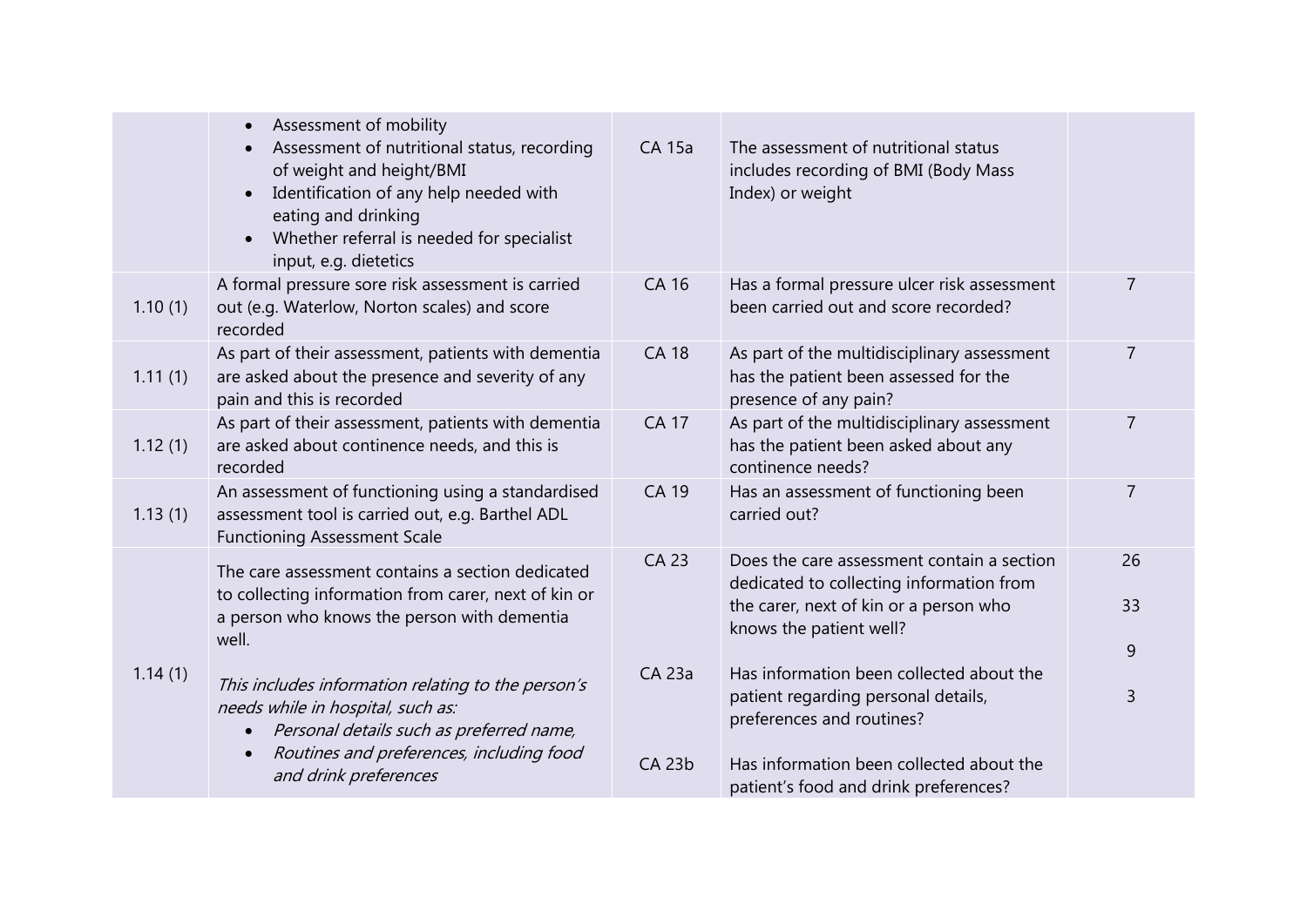| <b>CA 23c</b>                               | Has information been collected about the<br>patient regarding reminders or support<br>with personal care?                                   |  |
|---------------------------------------------|---------------------------------------------------------------------------------------------------------------------------------------------|--|
| <b>CA 23d</b>                               | Has information been collected about the<br>patient regarding recurring factors that<br>may cause or exacerbate distress?                   |  |
| <b>CA 23e</b>                               | Has information been collected about the<br>patient regarding support or actions that<br>can calm the person if they are agitated?          |  |
| <b>OC 13</b>                                | There is a formal system (pro-forma or<br>template) in place for gathering<br>information pertinent to caring for a person<br>with dementia |  |
| <b>OC 13a</b>                               | Information collected by the pro-forma<br>includes personal details, preferences and<br>routines                                            |  |
| <b>OC 13b</b>                               | Information collected by the pro-forma<br>includes reminders or support with<br>personal care                                               |  |
| <b>OC 13c</b>                               | Information collected by the pro-forma<br>includes recurring factors that may cause or<br>exacerbate distress                               |  |
| Support or actions that can calm the person |                                                                                                                                             |  |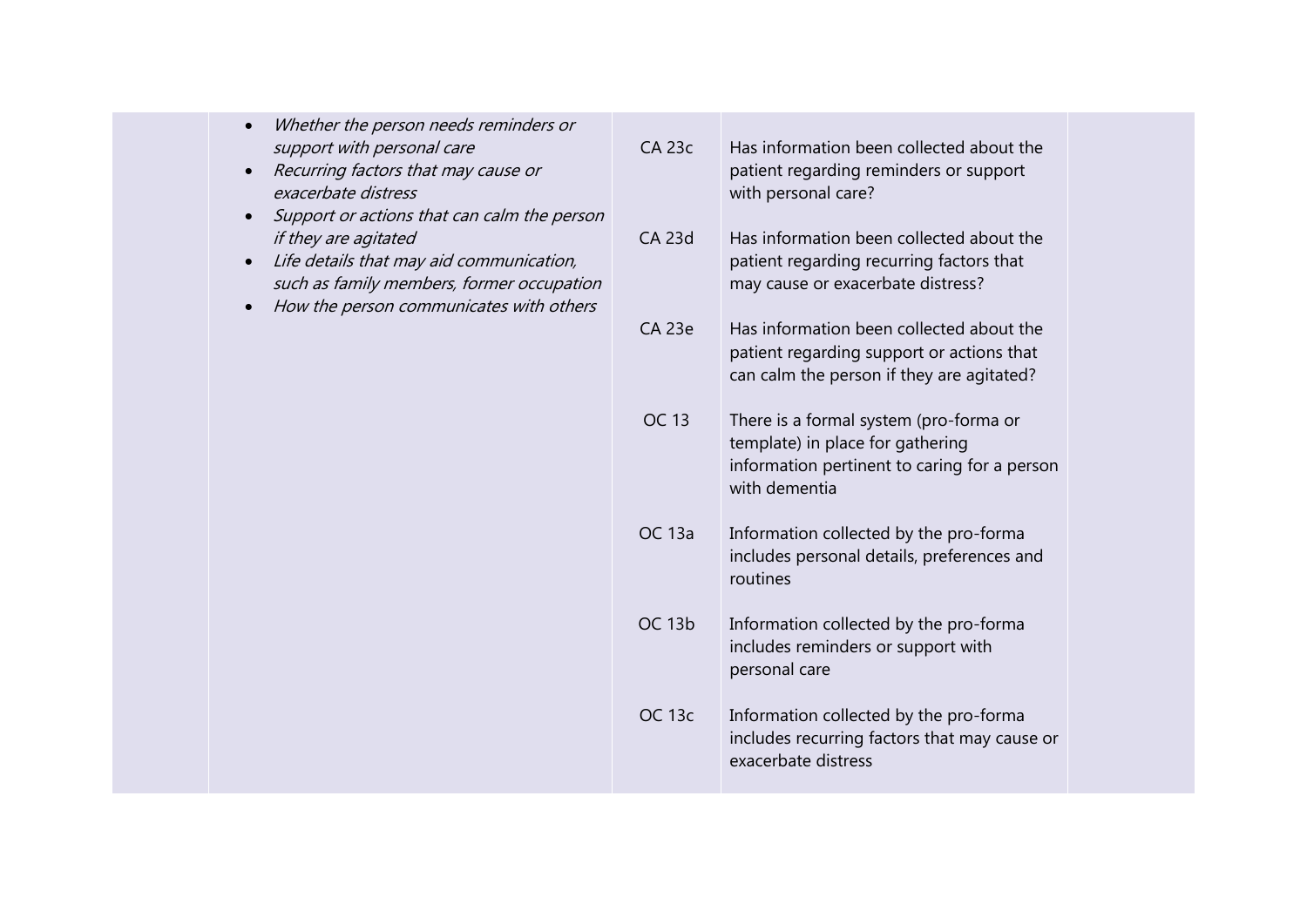|         |                                                                                                                                                                | <b>OC 13d</b>   | Information collected by the pro-forma<br>includes support or actions that can calm<br>the person if they are agitated                                                                  |         |
|---------|----------------------------------------------------------------------------------------------------------------------------------------------------------------|-----------------|-----------------------------------------------------------------------------------------------------------------------------------------------------------------------------------------|---------|
|         |                                                                                                                                                                | OC 13f          | Information collected by the pro-forma<br>includes how the person with dementia<br>communicates with others/understands<br>communication                                                |         |
|         |                                                                                                                                                                | <b>OC 14</b>    | The form prompts staff to approach carers<br>or relatives to collate necessary information                                                                                              |         |
|         |                                                                                                                                                                | <b>OC 15</b>    | Documenting the use of personal<br>information in practice:<br>a) How many patients were checked?<br>b) How many of those patients had a<br>completed personal information<br>document? |         |
|         |                                                                                                                                                                | CQ <sub>3</sub> | Was the person you look after given<br>enough help with personal care from<br>hospital staff? For example, eating,<br>drinking, washing and using the toilet.                           |         |
|         |                                                                                                                                                                | CQ <sub>7</sub> | Did hospital staff ask you about the needs<br>of the person you look after to help plan<br>their care?                                                                                  |         |
| 1.15(3) | Information collected as part of the assessment<br>also includes life details which aid communication<br>for staff and integrity for the person with dementia, | OC 13e          | Information collected by the pro-forma<br>includes life details which aid<br>communication                                                                                              | 3<br>26 |
|         |                                                                                                                                                                |                 |                                                                                                                                                                                         |         |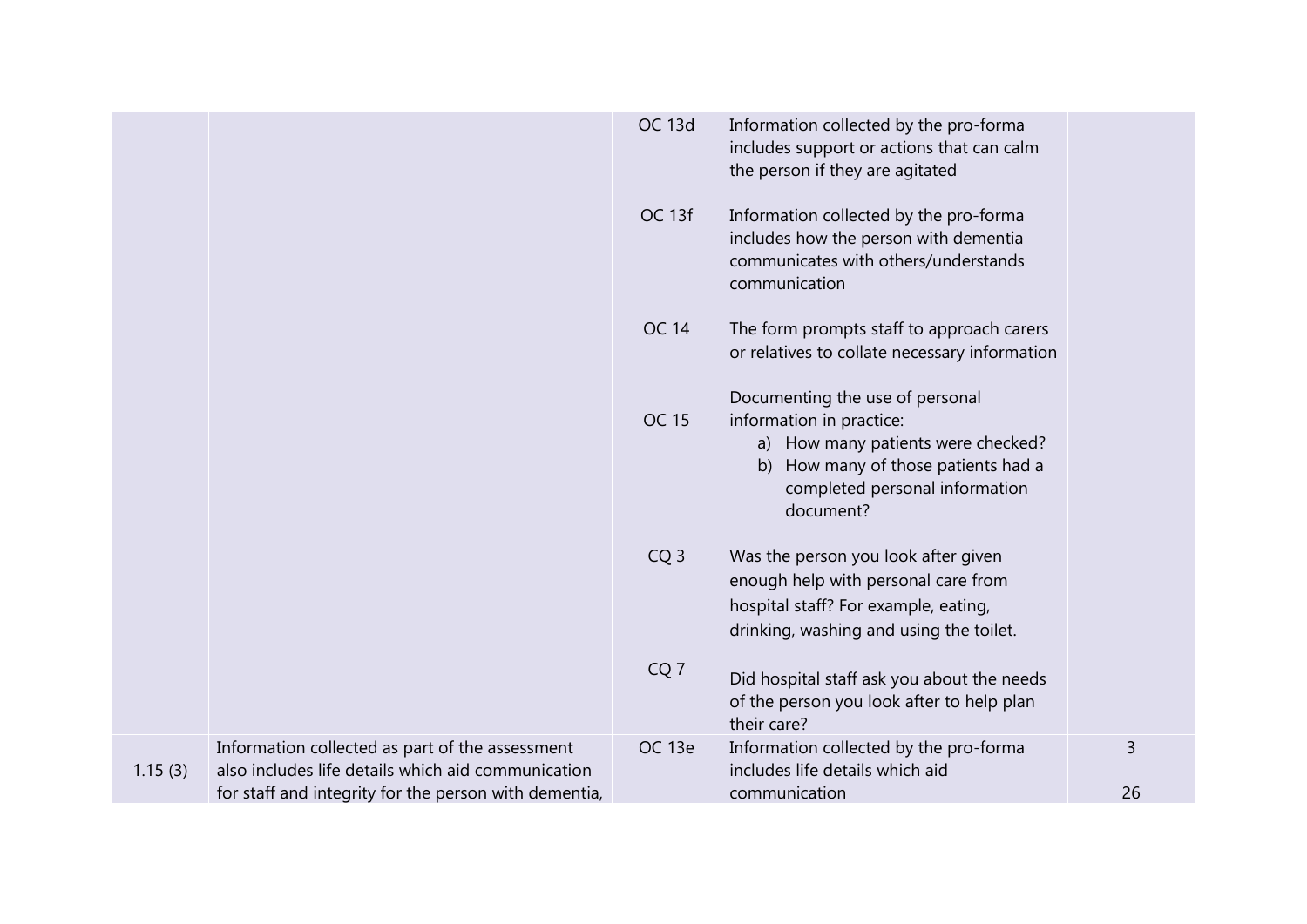| e.g. family situation, interests and past or current<br>occupation | <b>CA 23f</b> | Has information been collected about the<br>patient regarding life details which aid<br>communication? |  |
|--------------------------------------------------------------------|---------------|--------------------------------------------------------------------------------------------------------|--|
|--------------------------------------------------------------------|---------------|--------------------------------------------------------------------------------------------------------|--|

## Delivery of care

| <b>Standard</b><br>no.<br>(Type) | <b>Standard</b>                                                                                            | <b>Tool and</b><br>Question<br>no. | <b>Question/Statement</b>                                                                                                                          | <b>Reference</b> |
|----------------------------------|------------------------------------------------------------------------------------------------------------|------------------------------------|----------------------------------------------------------------------------------------------------------------------------------------------------|------------------|
|                                  | <b>Nutrition</b>                                                                                           |                                    |                                                                                                                                                    |                  |
|                                  |                                                                                                            | <b>OC 10</b>                       | Protected mealtimes are established in all<br>wards that admit adults with known or<br>suspected dementia                                          | 29               |
| 3.7(1)                           | Protected mealtimes are in operation in all<br>wards that admit adults with known or<br>suspected dementia | OC 10a                             | Wards' adherence to protected mealtimes is<br>reviewed and monitored                                                                               |                  |
|                                  |                                                                                                            | SQ 11                              | In the last week (except in emergency<br>situations), were patients mealtimes<br>kept free of any clinical activity on the ward(s)<br>you work on? |                  |
|                                  |                                                                                                            | <b>OC 11</b>                       | The hospital has in place a scheme/<br>programme which allows identified carers of                                                                 |                  |
| 3.8(1)                           | Visiting times for identified carers are<br>unrestricted                                                   |                                    | people with dementia to visit at any time<br>including at mealtimes. (E.g. Carer's passport).                                                      | 3                |
|                                  |                                                                                                            |                                    |                                                                                                                                                    | 17               |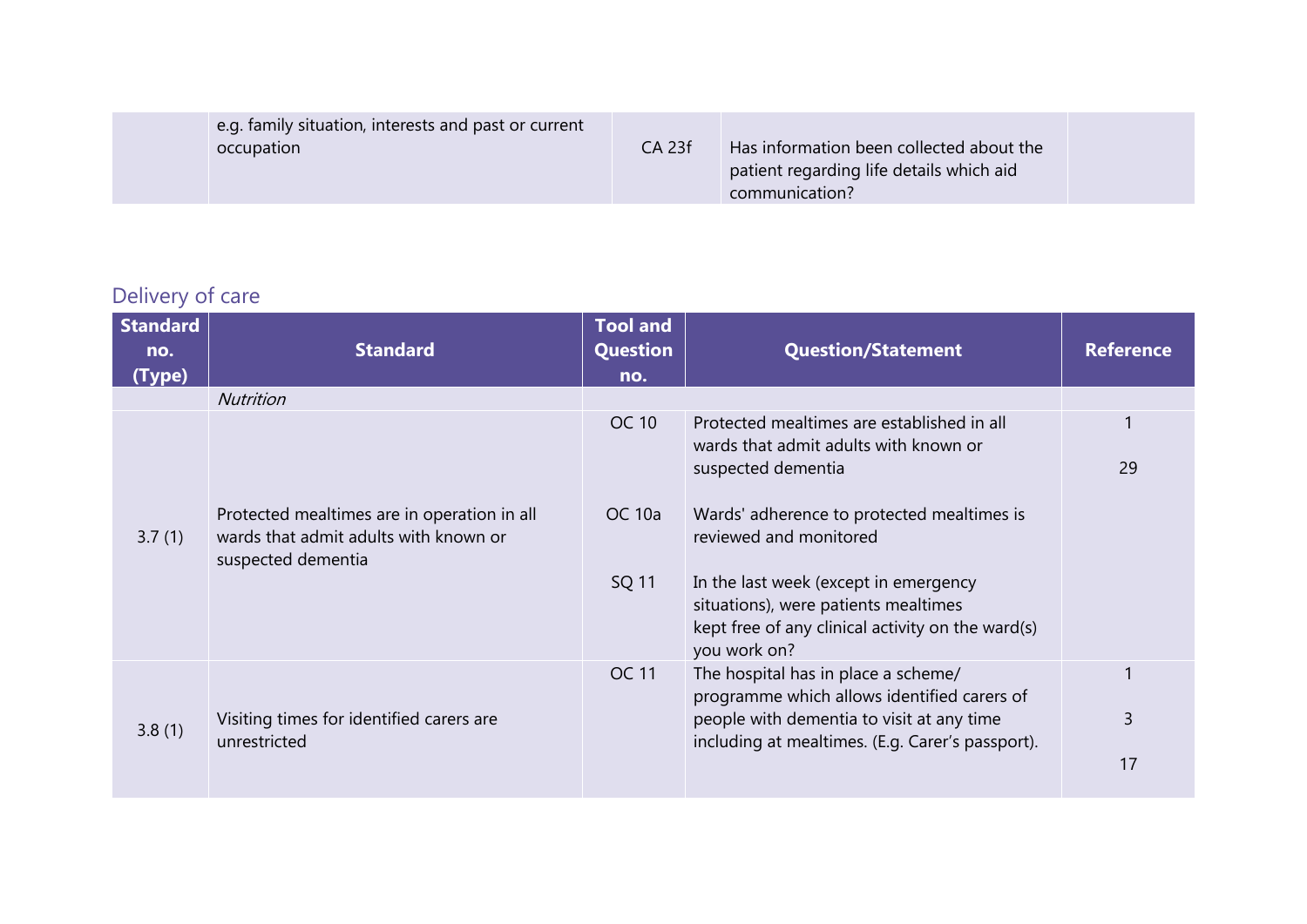|         |                                                                                                                                                | SQ <sub>8</sub>          | Can the carers of people with dementia visit at<br>any time on the ward(s) you work on? i.e. visits<br>are not limited to normal visiting hours and<br>may include mealtimes                                              |          |
|---------|------------------------------------------------------------------------------------------------------------------------------------------------|--------------------------|---------------------------------------------------------------------------------------------------------------------------------------------------------------------------------------------------------------------------|----------|
| 3.11(2) | Food is available to patients with dementia<br>between mealtimes                                                                               | <b>OC 31</b><br>SQ 13    | The hospital can provide 24 hour food services<br>for people with dementia<br>Can you access snacks for people with<br>dementia in between meals?                                                                         | 28       |
| N3a(2)  | Patient's needs for nutrition and hydration<br>support are communicated at handover and<br>safety briefings                                    | SQ 14                    | Are nutrition and hydration needs of patients<br>with dementia communicated at<br>handovers/safety briefings?                                                                                                             | 34       |
| N3b(2)  | Finger foods (food which can be eaten without<br>a knife/fork/spoon) are available for people<br>with dementia as an alternative to main meals | <b>OC 30</b><br>SQ 12    | The hospital can provide finger foods for<br>people with dementia<br>Can you access finger food (i.e. food which can<br>be eaten without a knife/folk/spoon) for people<br>with dementia as an alternative to main meals? | 28       |
|         | Continuity of care                                                                                                                             |                          |                                                                                                                                                                                                                           |          |
| N3c(3)  | Instances of moves carried out before the<br>breakfast meal or after the evening meal are                                                      | OC 12<br>SQ <sub>9</sub> | Instances of night time bed moves (i.e. between<br>8pm and 8am) are noted and reported at<br>executive board level.<br>Are night time bed moves for people with                                                           | 39<br>18 |
|         | reported to the executive board                                                                                                                |                          | dementia avoided where possible on the<br>ward(s) you work on? By night time bed moves,<br>we mean moves between 8pm and 8am                                                                                              |          |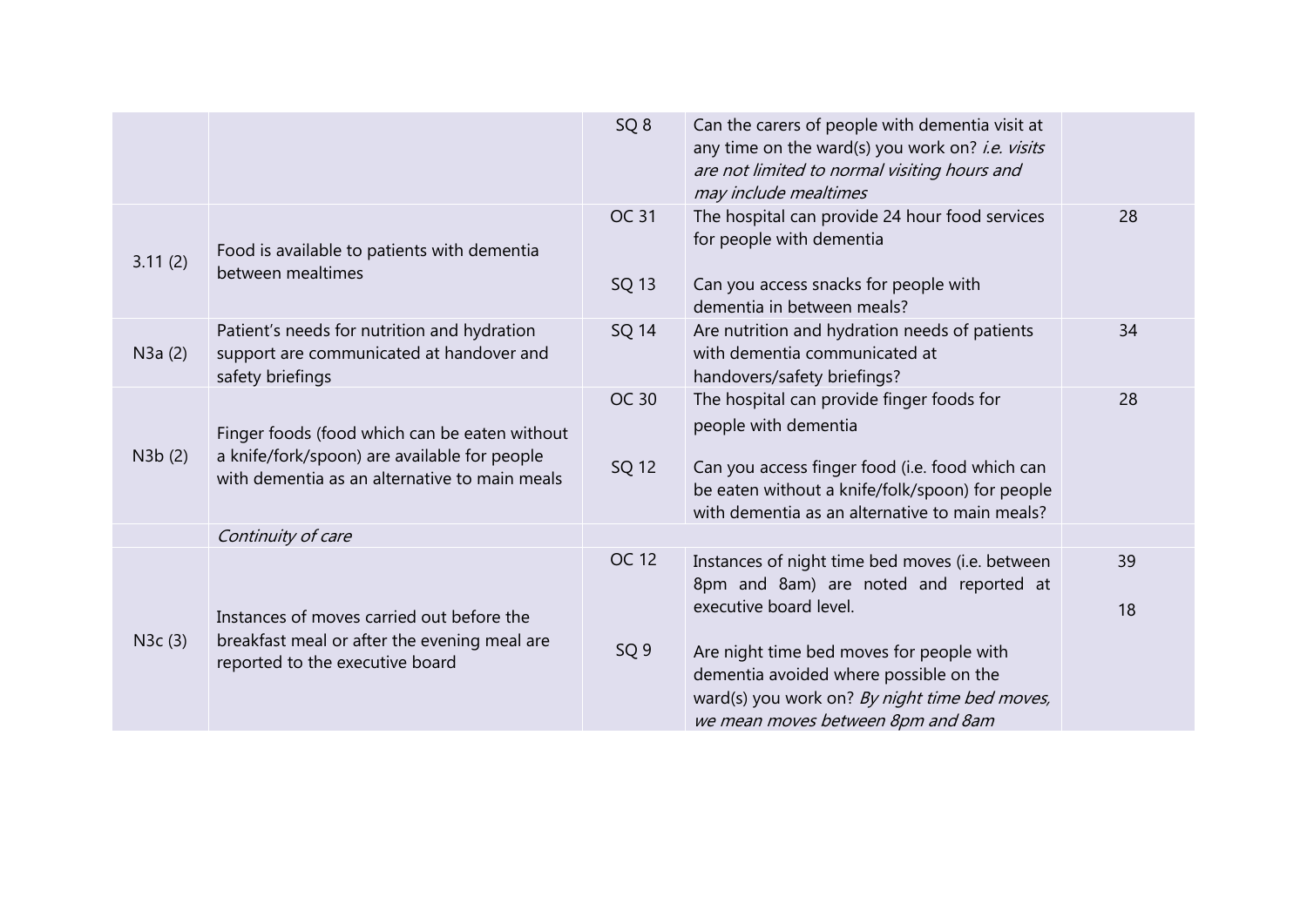### Governance

| <b>Standard</b> |                                                                                                                                                                                                                                                                                                                                                      | <b>Tool and</b>        |                                                                                                                                                                                                                                 |                  |
|-----------------|------------------------------------------------------------------------------------------------------------------------------------------------------------------------------------------------------------------------------------------------------------------------------------------------------------------------------------------------------|------------------------|---------------------------------------------------------------------------------------------------------------------------------------------------------------------------------------------------------------------------------|------------------|
| no.<br>(Type)   | <b>Standard</b>                                                                                                                                                                                                                                                                                                                                      | <b>Question</b><br>no. | <b>Question/Statement</b>                                                                                                                                                                                                       | <b>Reference</b> |
|                 |                                                                                                                                                                                                                                                                                                                                                      | OC <sub>1</sub>        | A care pathway or bundle for patients with<br>dementia is in place                                                                                                                                                              | 15               |
| 4.1(2)          | There is a care pathway for people with<br>dementia, and this is integrated within or linked<br>into all relevant care pathways, including                                                                                                                                                                                                           | OC <sub>1b</sub>       | There is a care pathway/ bundle for: delirium,<br>stroke and fractured neck of femur                                                                                                                                            |                  |
|                 | delirium, stroke and fractured neck of femur                                                                                                                                                                                                                                                                                                         | OC <sub>1c</sub>       | It is/it will be integrated with the dementia<br>pathway: delirium, stroke and fractured neck of<br>femur                                                                                                                       |                  |
| 4.2(2)          | A senior clinician is responsible for the<br>implementation and review of the care pathway                                                                                                                                                                                                                                                           | OC <sub>1a</sub>       | A senior clinical is responsible for<br>implementation and/or review of the care<br>pathway                                                                                                                                     | 15               |
| 4.4(2)          | The Executive Board regularly reviews the<br>number of in-hospital falls and the breakdown<br>of the immediate causes, and people with<br>dementia can be identified within this number                                                                                                                                                              | OC <sub>2c</sub>       | The Executive Board regularly reviews the<br>number of in-hospital falls and the breakdown<br>of the immediate causes, in which patients with<br>dementia can be identified                                                     | 13               |
| 4.5(2)          | There is a mechanism for the Executive Board to<br>receive regular feedback from the following:<br>• The Clinical Leaders for older people and<br>people with dementia including Modern<br>Matrons/Nurse Consultants<br>Complaints - analysed by age<br>PALS - in relation to the services for older<br>$\bullet$<br>people and people with dementia | OC <sub>3</sub>        | The Executive Board regularly receives<br>feedback from the following:<br>a) The Clinical Leaders for older people and<br>people with dementia including Modern<br>Matrons/Nurse Consultants<br>b) Complaints - analysed by age | 13               |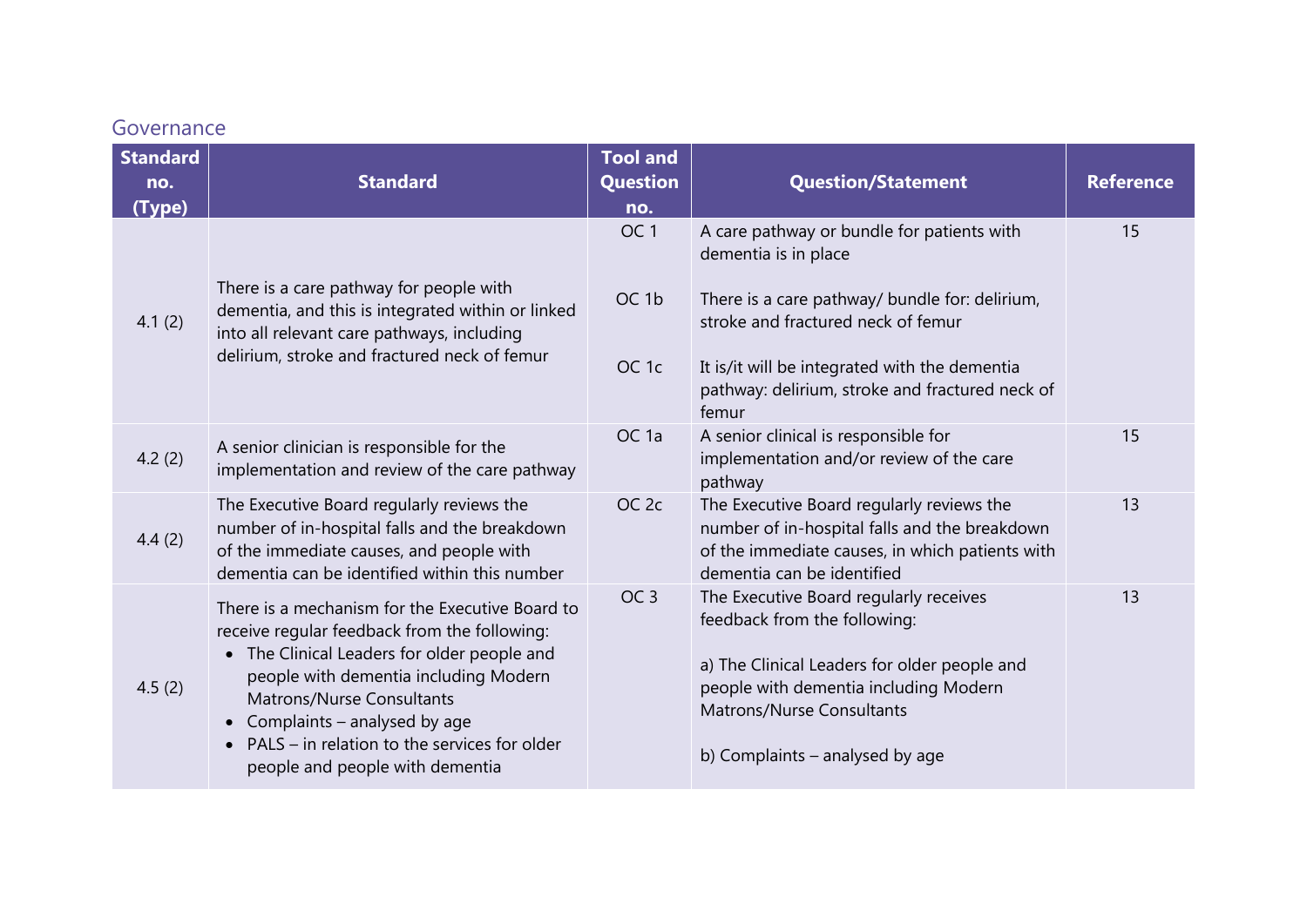|         | Patient Forums or Local Involvement Networks<br>- in relation to the services for older people and<br>people with dementia                                  |                                    | c) Patient Advice and Liaison Services (PALS) -<br>in relation to the services for older people and<br>people with dementia<br>d) Patient/ public Forums or local Healthwatch<br>- in relation to services for older people and<br>people with dementia                                                                                                   |                      |
|---------|-------------------------------------------------------------------------------------------------------------------------------------------------------------|------------------------------------|-----------------------------------------------------------------------------------------------------------------------------------------------------------------------------------------------------------------------------------------------------------------------------------------------------------------------------------------------------------|----------------------|
| 4.7(2)  | The Executive Board regularly reviews<br>information collected on:<br>Re-admission of patients with dementia;<br>delayed transfers of people with dementia. | OC <sub>2</sub>                    | The Executive Board regularly reviews<br>information collected on:<br>a) Re-admissions, in which patients with<br>dementia can be identified in the total number<br>of patients readmitted<br>b) Delayed discharge/transfers, in which<br>patients with dementia can be identified in the<br>total number of patients with delayed<br>discharge/transfers | 12<br>11             |
| 4.9(2)  | There is a recognised practice for nursing staff<br>to record and report risks to patient care if they<br>believe ward staffing is inadequate               | SQ <sub>6</sub><br>SQ <sub>7</sub> | Do you think the ward(s) you work on is able to<br>respond to the individual needs of people with<br>dementia as they arise? E.g. pain relief,<br>personal care, toileting, mobility assistance<br>Is additional staffing support provided if<br>dependency needs on the ward(s) you work on<br>increase?                                                 | $\overline{2}$<br>35 |
| 4.11(2) | Staff are supported by identified clinical leads<br>for dementia, e.g. dementia specialists/nurses,<br>mental health liaison, dementia champions            | OC <sub>4</sub>                    | There are champions for dementia at:<br>a) Directorate level                                                                                                                                                                                                                                                                                              | 30                   |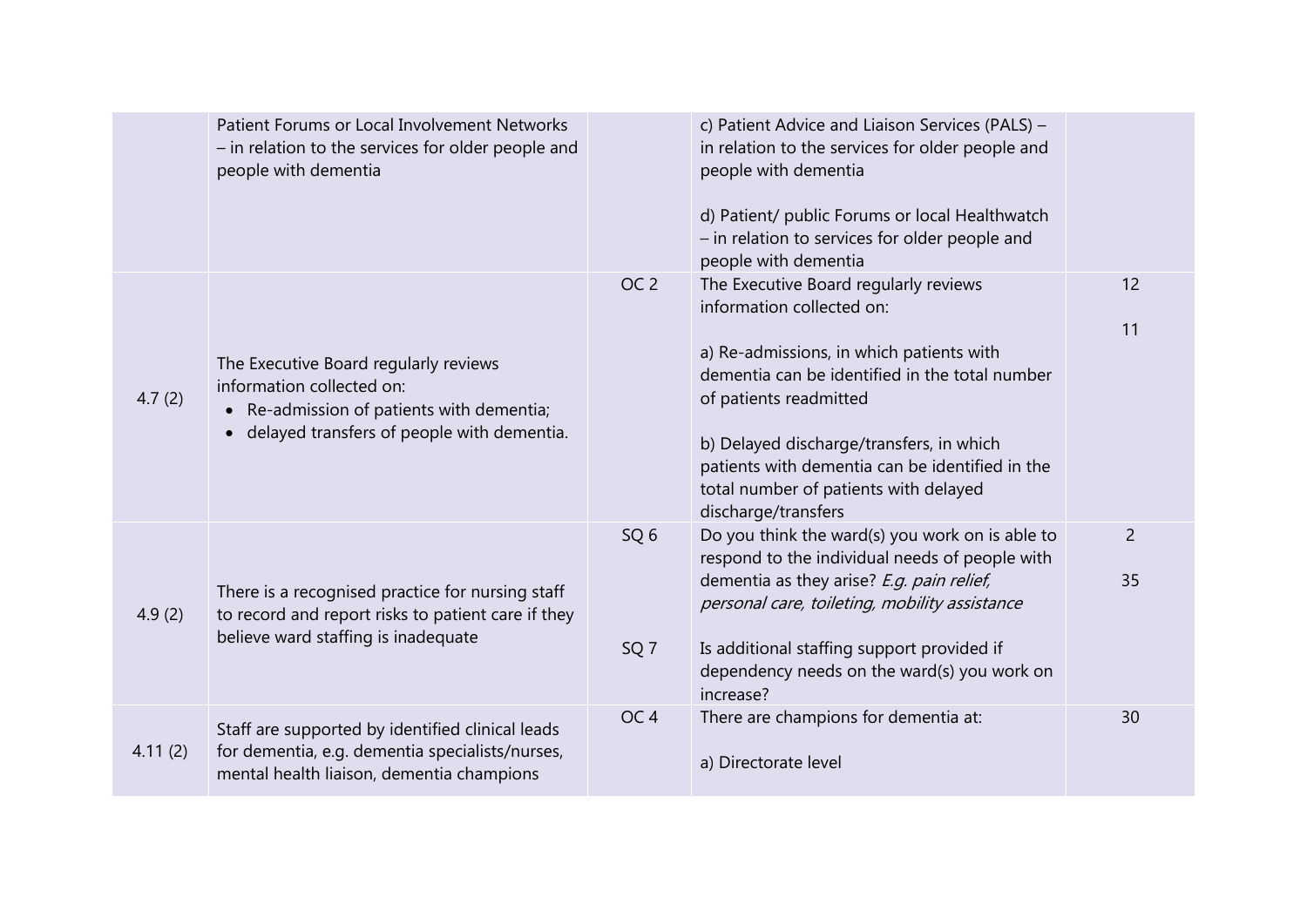|                  |                                                                                                                                                                                                                          |                                     | b) Ward level                                                                                                                                                                                                                                          |    |
|------------------|--------------------------------------------------------------------------------------------------------------------------------------------------------------------------------------------------------------------------|-------------------------------------|--------------------------------------------------------------------------------------------------------------------------------------------------------------------------------------------------------------------------------------------------------|----|
|                  |                                                                                                                                                                                                                          | SQ <sub>1</sub>                     | Do you feel supported by specialist services for<br>dementia in your hospital? E.g. dementia<br>specialist team, mental health liaison, dementia<br>champions<br>a) during office hours i.e. Monday - Friday,<br>$9am - 5pm$<br>b) out of office hours |    |
| N4a(3)           | Dementia specialist nurses are employed in line<br>with Royal College of Nursing guidance (there<br>is at least one full time dementia specialist<br>nurse for every 300 admissions of people with<br>dementia per year) | OC <sub>5</sub>                     | How many Full Time Equivalent (FTE) Dementia<br>Specialist Nurses are employed<br>to work in the trust/health board?                                                                                                                                   | 32 |
| N <sub>4</sub> b | The hospital measures its level of engagement<br>with carers using a tool designed for this<br>purpose (e.g. Triangle of Care)                                                                                           | OC <sub>6</sub><br>OC <sub>6a</sub> | Has a strategy or plan for carer engagement<br>been produced? (For example using Triangle of<br>Care self assessment tool or similar)<br>Is implementation of the strategy/plan<br>scheduled for review?                                               | 33 |
| N <sub>4c</sub>  | A Dementia Working Group meets regularly<br>and reviews the quality of services provided in<br>the hospital                                                                                                              | OC <sub>7</sub><br>OC <sub>7a</sub> | A Dementia Working Group is in place and<br>reviews the quality of services provided in the<br>hospital<br>The group meets: (quarterly, bi-monthly,                                                                                                    | 21 |
|                  |                                                                                                                                                                                                                          | OC <sub>7b</sub>                    | monthly, other)<br>The group includes: (healthcare professionals,<br>organisations which support people with                                                                                                                                           |    |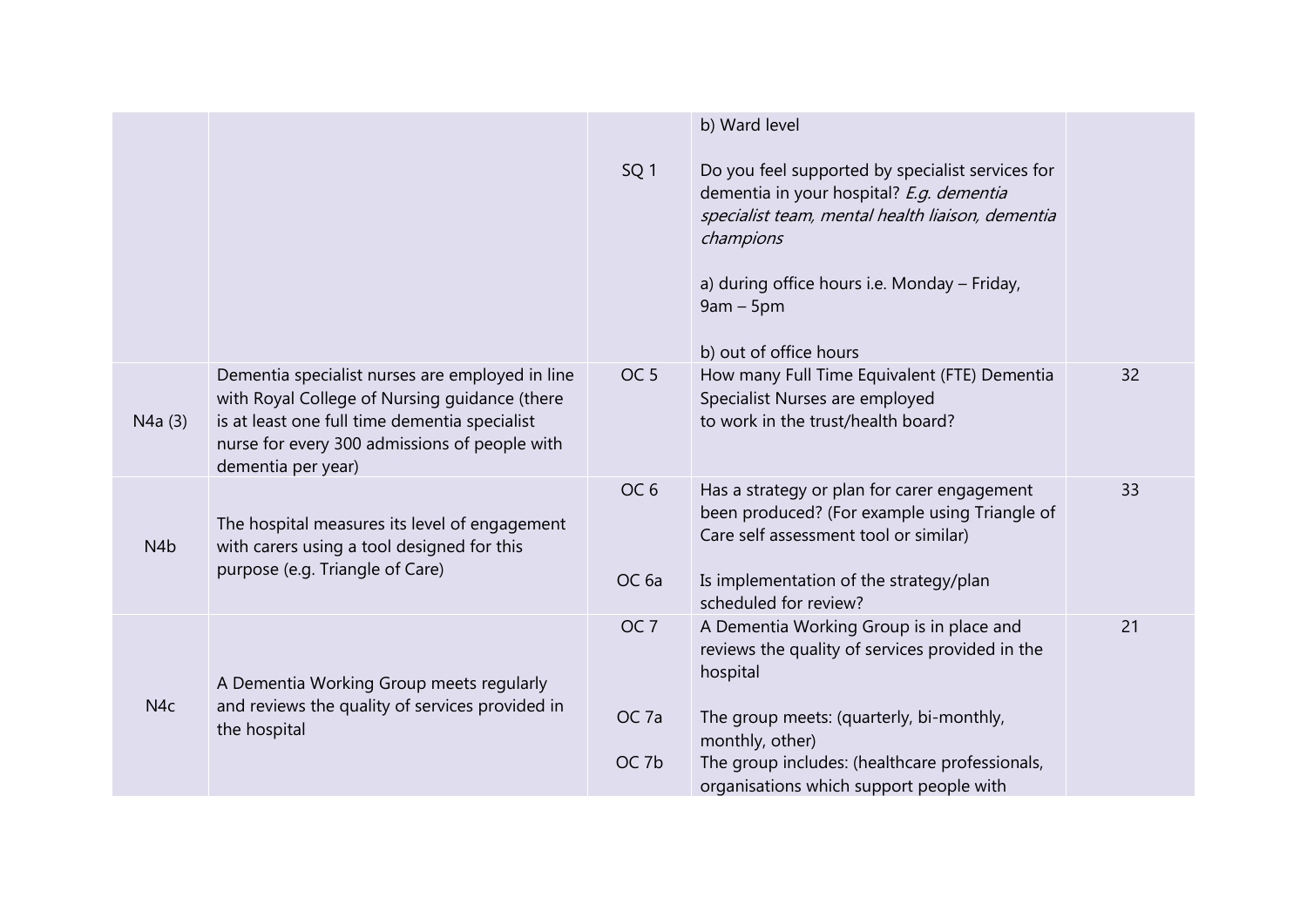## Discharge policy

| <b>Standard</b><br>no.<br>(Type) | <b>Standard</b>                                                                                                                                                                                                                                                    | <b>Tool and</b><br><b>Question</b><br>no. | <b>Question/Statement</b>                                                                                                                                                           | <b>Reference</b> |
|----------------------------------|--------------------------------------------------------------------------------------------------------------------------------------------------------------------------------------------------------------------------------------------------------------------|-------------------------------------------|-------------------------------------------------------------------------------------------------------------------------------------------------------------------------------------|------------------|
| 5.1(2)                           | Discharge is an actively managed process<br>which begins within 24 hours of admission                                                                                                                                                                              | <b>CA 35</b><br>CA 35a                    | Was discharge planning initiated within 24<br>hours of admission?<br>Please select the recorded reason why<br>discharge planning could not be initiated within<br>24 hours          | 12<br>22         |
|                                  | There is a section or prompt in the general<br>hospital discharge summary for mental health<br>diagnosis and management                                                                                                                                            | <b>CA 24</b>                              | At the point of discharge, was cognitive testing,<br>using a validated structured instrument carried<br>out?                                                                        | 6<br>37          |
| 5.3(2)                           | This includes the following:<br>• the patient's level of cognitive ability<br>• the cause of cognitive impairment<br>whether there are or have been symptoms<br>of delirium<br>the presence of persistent behavioural and<br>psychiatric symptoms of dementia to a | CA 24a<br>CA 25<br>CA 26                  | If no, why was this not completed?<br>At the point of discharge, the cause of<br>cognitive impairment was summarised and<br>recorded<br>Have there been any symptoms of delirium at | 5<br>24<br>25    |
|                                  | degree which requires specialist dementia<br>care or needs to be addressed                                                                                                                                                                                         |                                           | any time during this admission?                                                                                                                                                     |                  |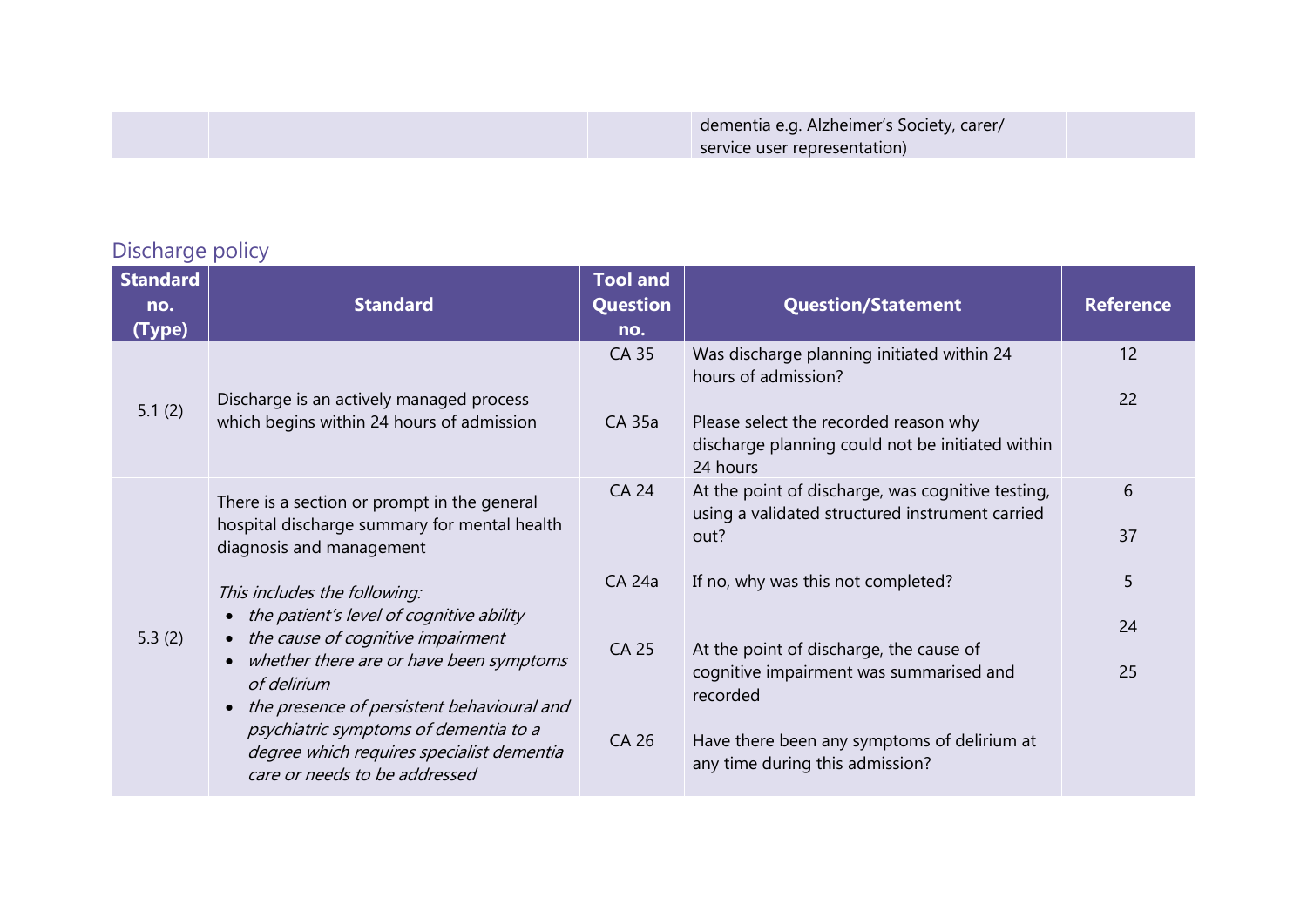| requirements of the Mental Capacity Act in<br>relation to consent and "Best interest" decision<br>making | CA 26a        | Has the presence of delirium been noted in<br>discharge correspondence?                                                                                                                                                                                                                                                                                                 |  |
|----------------------------------------------------------------------------------------------------------|---------------|-------------------------------------------------------------------------------------------------------------------------------------------------------------------------------------------------------------------------------------------------------------------------------------------------------------------------------------------------------------------------|--|
|                                                                                                          | <b>CA 27</b>  | Have there been any persistent behavioural and<br>psychiatric symptoms of dementia (wandering,<br>aggression, shouting) during this admission?                                                                                                                                                                                                                          |  |
|                                                                                                          | <b>CA 27a</b> | Have the symptoms of behavioural and<br>psychiatric symptoms of dementia been<br>summarised for discharge?                                                                                                                                                                                                                                                              |  |
|                                                                                                          | <b>CA 28</b>  | Is there a recorded referral to a social worker<br>for assessment of housing and care needs due<br>to a proposed change in residence?                                                                                                                                                                                                                                   |  |
|                                                                                                          | <b>CA 28a</b> | There are documented concerns about the<br>patient's capacity to consent to the referral<br>and<br>-The patient had capacity on assessment and<br>their consent is documented<br>-The patient lacked requisite capacity and<br>evidence of a best interests decision has been<br>recorded<br>- There is no record of either consent<br>or best interest decision making |  |
|                                                                                                          |               | <b>OR</b>                                                                                                                                                                                                                                                                                                                                                               |  |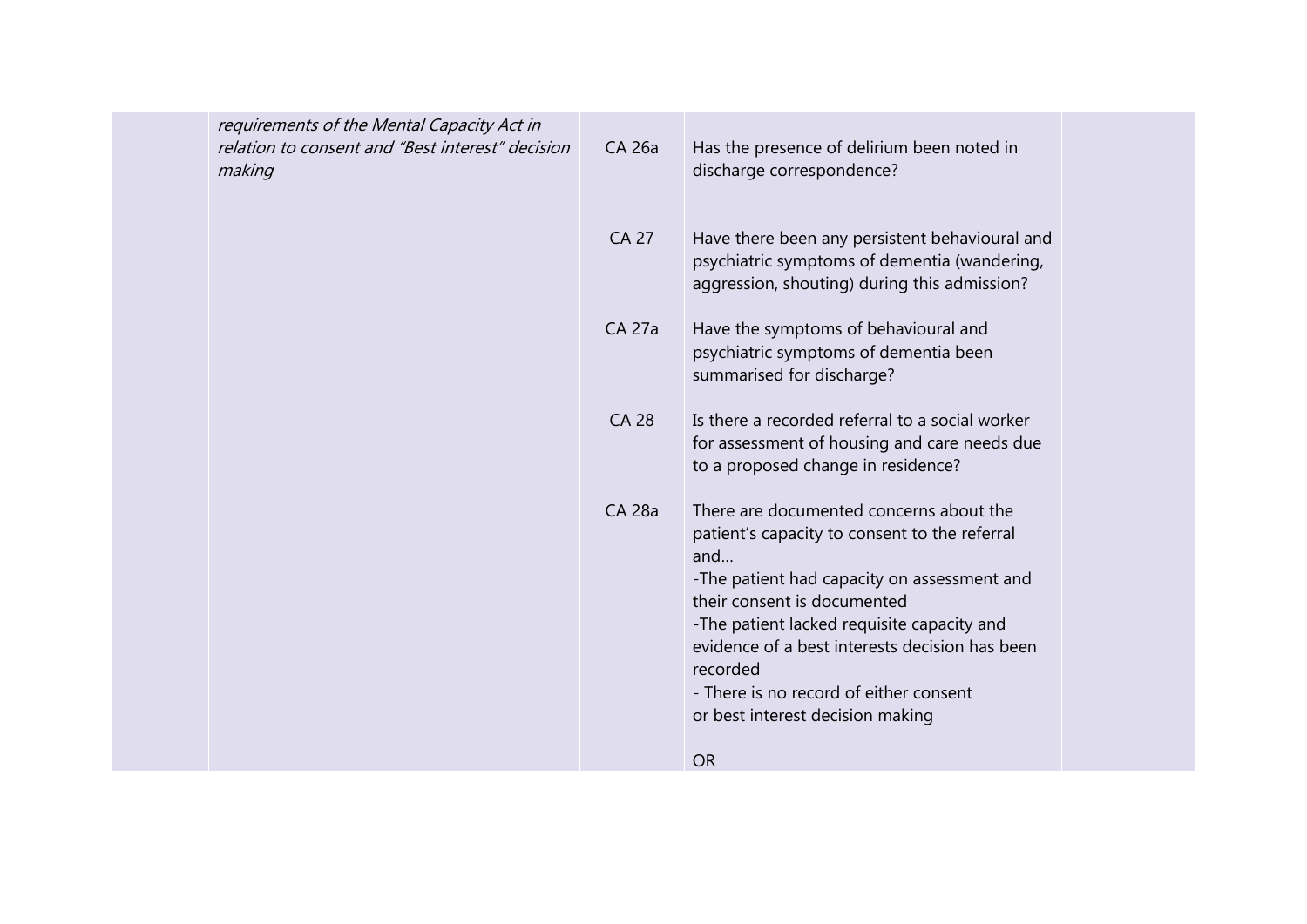|        |                                                                                                                                                                                                                                                                                                                               |              | There are no documented concerns about the<br>patient's capacity to consent to referral and<br>- The patients consent was requested<br>and this is recorded<br>- There is no record of the patient's<br>consent                                                                                                                         |         |
|--------|-------------------------------------------------------------------------------------------------------------------------------------------------------------------------------------------------------------------------------------------------------------------------------------------------------------------------------|--------------|-----------------------------------------------------------------------------------------------------------------------------------------------------------------------------------------------------------------------------------------------------------------------------------------------------------------------------------------|---------|
| 5.4(1) | The discharge co-ordinator/ person planning<br>discharge discusses (or receives information<br>about) the appropriate place of discharge and<br>support needs with:<br>• the person with dementia<br>the persons carer or relative<br>the medical consultant responsible for the<br>patients care<br>other members of the MDT | <b>CA 30</b> | Is there evidence in the notes that the<br>discharge coordinator/person planning<br>discharge has discussed place of discharge and<br>support needs with:<br>a) The person with dementia<br>b) The person's carer/relative<br>c) The consultant responsible for the patient's<br>care<br>d) Other members of the multidisciplinary team | 12<br>5 |
| 5.5(2) | In advance of discharge, carers are offered an<br>assessment of their current needs                                                                                                                                                                                                                                           | <b>CA 37</b> | An assessment of the carer's current needs has<br>taken place in advance of discharge                                                                                                                                                                                                                                                   | 26      |
| 5.6(1) | In advance of discharge, patient information is<br>compiled into a single, up-to-date, discharge<br>plan                                                                                                                                                                                                                      | <b>CA 31</b> | Has a single plan/summary for discharge with<br>clear updated information been produced?                                                                                                                                                                                                                                                | 37      |
| 5.7(2) | The discharge plan contains the following:<br>up to date physical and mental health<br>assessment information<br>details of onward referrals and support<br>needs                                                                                                                                                             | <b>CA 32</b> | Are any support needs that have been<br>identified documented in the discharge plan/<br>summary?                                                                                                                                                                                                                                        | 22<br>5 |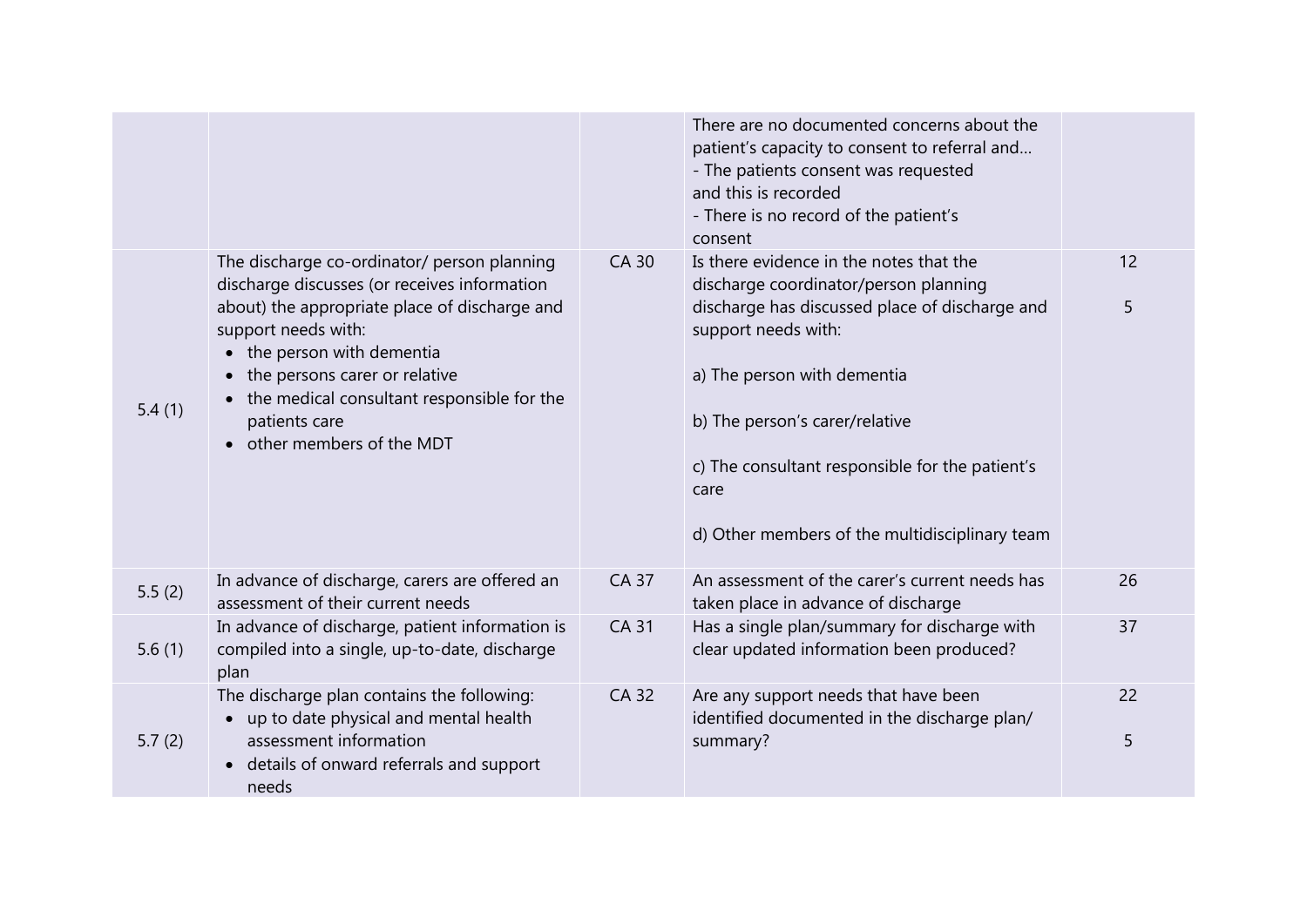|         | details of changes in social circumstances                                                              |       |                                                                                                          |           |
|---------|---------------------------------------------------------------------------------------------------------|-------|----------------------------------------------------------------------------------------------------------|-----------|
| 5.8(1)  | A copy of the discharge summary is provided<br>to the patient and/or carer and this is recorded         | CA 33 | Has the patient and/or carer received a copy of<br>the plan/summary?                                     | -22<br>25 |
| 5.10(2) | Carers or family receive advance notice of<br>discharge (at least 24 hours) and this is<br>documented   | CA 36 | Carers or family have received notice of<br>discharge and this is documented                             | 12<br>38  |
| N5b(2)  | A copy of the discharge plan/summary was<br>sent to the GP/primary care team on the day<br>of discharge | CA 34 | Was a copy of the discharge plan/summary<br>sent to the GP/primary care team on the day of<br>discharge? | 16        |

# Resources supporting people with dementia

| <b>Standard</b><br>no.<br>(Type) | <b>Standard</b>                                                                                                                                        | <b>Tool and</b><br>Question<br>no. | <b>Question/Statement</b>                                                                                                                                       | <b>Reference</b> |
|----------------------------------|--------------------------------------------------------------------------------------------------------------------------------------------------------|------------------------------------|-----------------------------------------------------------------------------------------------------------------------------------------------------------------|------------------|
| 6.2(2)                           | The hospital has access to intermediate care<br>services which will admit people with<br>dementia                                                      | OC 26                              | The hospital has access to intermediate care<br>services, which will admit people with dementia                                                                 | 15               |
| 6.3(3)                           | Access to intermediate care allows people<br>with dementia to be admitted to intermediate<br>care directly and avoid unnecessary hospital<br>admission | OC 26a                             | Access to intermediate care services allows<br>people with dementia to be admitted to<br>intermediate care directly and avoid<br>unnecessary hospital admission | 15               |
| 6.4(2)                           | There is/are a named person(s) with overall<br>responsibility in their role for discharge<br>coordination for people with dementia                     | CA 29                              | Did a named person/ identified team<br>coordinate the discharge plan?                                                                                           | 12<br>24         |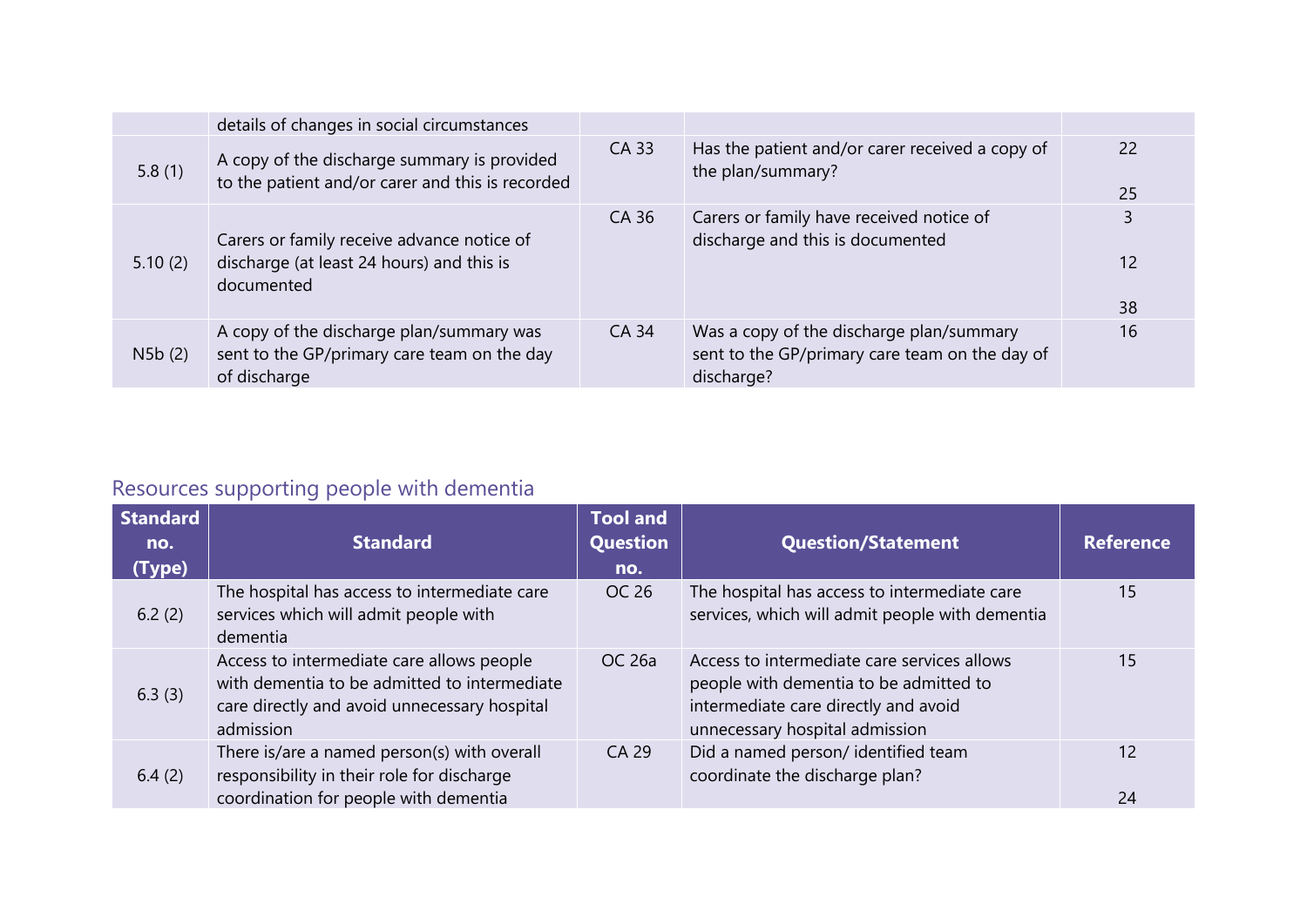|         | The person(s) in this role provides<br>consultation, advice and support for staff<br>carrying out discharge coordination                                                                                                                                                                                                                                                                                   | <b>OC 28</b>      | There is a named person/ identified team who<br>takes overall responsibility for complex needs<br>discharge and this includes people with<br>dementia                                                                               |                      |
|---------|------------------------------------------------------------------------------------------------------------------------------------------------------------------------------------------------------------------------------------------------------------------------------------------------------------------------------------------------------------------------------------------------------------|-------------------|-------------------------------------------------------------------------------------------------------------------------------------------------------------------------------------------------------------------------------------|----------------------|
| 6.5(2)  | The named person(s) responsible for<br>discharge coordination has/have training in<br>ongoing needs of people with dementia                                                                                                                                                                                                                                                                                | <b>OC 28a</b>     | This person/team has training in ongoing needs<br>of people with dementia                                                                                                                                                           | 12<br>24             |
| 6.6(3)  | The named person(s) responsible for<br>discharge coordination has/have experience of<br>working with people with dementia and their<br>carers                                                                                                                                                                                                                                                              | OC <sub>28b</sub> | This person/ team has experience of working<br>with people with dementia and their carers                                                                                                                                           | 12<br>24             |
| 6.7(2)  | There is a named person who has<br>responsibility in their job role to advise<br>carers/relatives on a range of matters, such as:<br>problems getting to and from hospital;<br>benefits; residential and nursing care; help at<br>home; difficulties for carers/ relatives such as<br>illness, disability, stress or other commitments<br>that may affect their ability to visit or to<br>continue to care | OC 29             | There is a social worker or other designated<br>person or team responsible for working with<br>people with dementia and their carers, and<br>providing advice and support, or directing to<br>appropriate organisations or agencies | 3                    |
| 6.10(2) | There is access to advocacy services that have<br>experience and training in working with<br>people with dementia                                                                                                                                                                                                                                                                                          | <b>OC 32</b>      | There is access to advocacy services with<br>experience and training in working with people<br>with dementia                                                                                                                        | 26                   |
| 6.11(3) | There are opportunities for social interaction<br>for patients with dementia e.g. to eat/socialise<br>away from their bed are with other patients                                                                                                                                                                                                                                                          | OC 33             | Opportunities for social interaction for patients<br>with dementia are available e.g. to eat/socialise<br>away from their bed area with other patients                                                                              | $\overline{2}$<br>10 |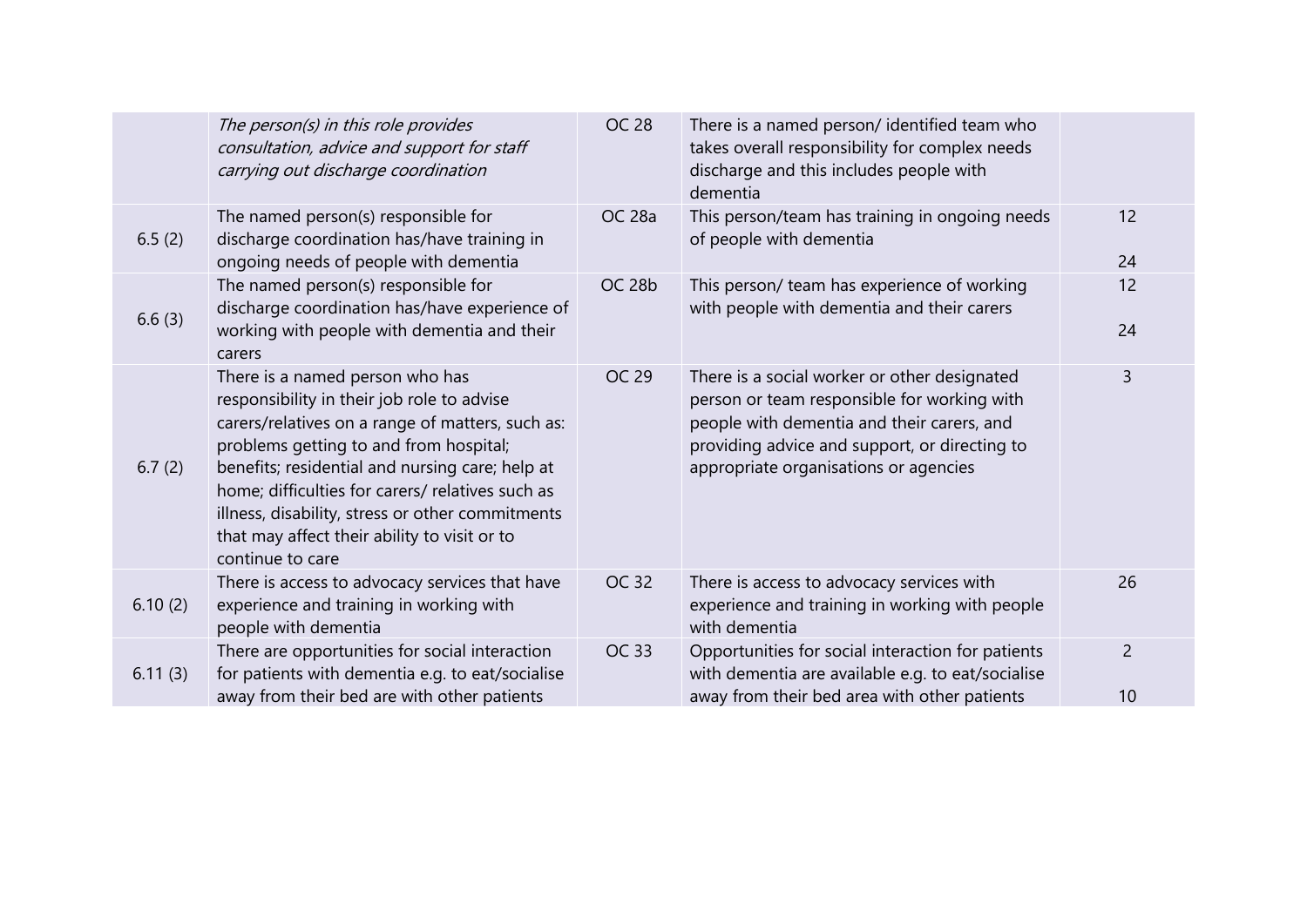## **Staffing**

| <b>Standard</b><br>no.<br>(Type) | <b>Standard</b>                                                                                                                                                                     | <b>Tool and</b><br><b>Question</b><br>no. | <b>Question/Statement</b>                                                                                                                                                                                                                                                                                                                                                                                                                                                                                                                                                                                                                                             | <b>Reference</b> |
|----------------------------------|-------------------------------------------------------------------------------------------------------------------------------------------------------------------------------------|-------------------------------------------|-----------------------------------------------------------------------------------------------------------------------------------------------------------------------------------------------------------------------------------------------------------------------------------------------------------------------------------------------------------------------------------------------------------------------------------------------------------------------------------------------------------------------------------------------------------------------------------------------------------------------------------------------------------------------|------------------|
| 7.1(2)                           | There is a named dignity lead to provide<br>guidance, advice and consultation to staff                                                                                              | <b>OC 27</b>                              | There is a named dignity lead to provide<br>guidance, advice and consultation to staff                                                                                                                                                                                                                                                                                                                                                                                                                                                                                                                                                                                | 14<br>36         |
| 7.2(2)                           | There is a training and knowledge framework<br>or strategy that identifies necessary skill<br>development in working with and caring for<br>people with dementia                    | <b>OC 19</b>                              | There is a training and knowledge framework or<br>strategy that identifies necessary skill<br>development in working with and caring for<br>people with dementia                                                                                                                                                                                                                                                                                                                                                                                                                                                                                                      | 26<br>24         |
| 7.4(2)                           | Within the hospital, all staff, including support<br>staff who work with adults, are provided with<br>basic training in dementia awareness including<br>externally contracted staff | <b>OC 20</b><br><b>OC 25</b>              | Dementia awareness training:<br>Response options for each job role: Mandatory;<br>Provided in induction; Provided in the last 12<br>months; Not provided in the last 12 months<br><b>Doctors</b><br>$\bullet$<br><b>Nurses</b><br>$\bullet$<br>$\bullet$ HCAs<br>Other allied healthcare professionals, e.g.<br>$\bullet$<br>physiotherapists, dietician<br>Support staff in the hospital, e.g.<br>housekeepers, porters, receptionists<br>Contracts with external providers (for services<br>such as catering and security) where staff will<br>come into contact with people with dementia,<br>specify that the staff should have training in<br>dementia awareness | 26<br>24<br>30   |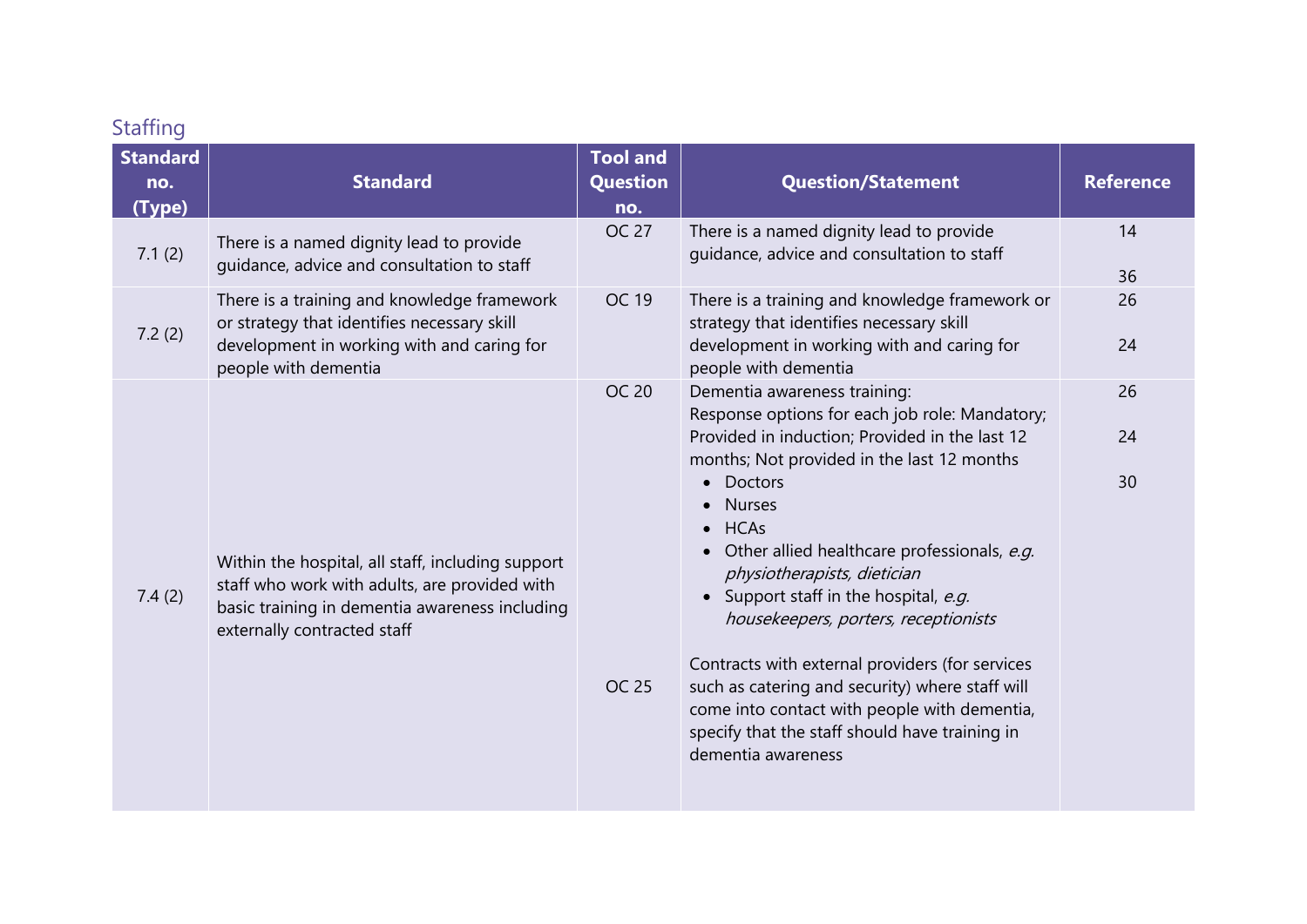|        |                                                                      | SQ <sub>2</sub>                 | What form did your dementia training at this<br>hospital take?                                                                                                                                                                                                   |    |
|--------|----------------------------------------------------------------------|---------------------------------|------------------------------------------------------------------------------------------------------------------------------------------------------------------------------------------------------------------------------------------------------------------|----|
|        |                                                                      | SQ <sub>2a</sub>                | Following your training at this hospital, do you<br>feel better prepared to provide care/support to<br>people with dementia?                                                                                                                                     |    |
|        |                                                                      | SQ <sub>4</sub>                 | In your current role, do you feel encouraged to<br>accommodate the individual needs and<br>preferences of people with dementia? E.g.<br>taking time to speak and interact at the pace of<br>the person with dementia, permitting them to<br>walk around the ward |    |
|        |                                                                      | CQ <sub>2</sub>                 | Do you feel confident that hospital staff<br>delivered high quality care that was appropriate<br>to the needs of the person you look after?<br>Was the person you look after treated with<br>respect by hospital staff?                                          |    |
|        |                                                                      | CQ <sub>4</sub><br><b>OC 22</b> | What format is used to deliver basic dementia                                                                                                                                                                                                                    | 26 |
|        |                                                                      |                                 | awareness training?                                                                                                                                                                                                                                              | 24 |
| 7.5(3) | Dementia awareness training is provided to<br>other healthcare staff | OC 23                           | How many staff were provided with training in<br>at least Tier 1/Informed/dementia awareness<br>between 1 April 2017 - 31 March 2018:<br>a) In the trust/heath board?                                                                                            |    |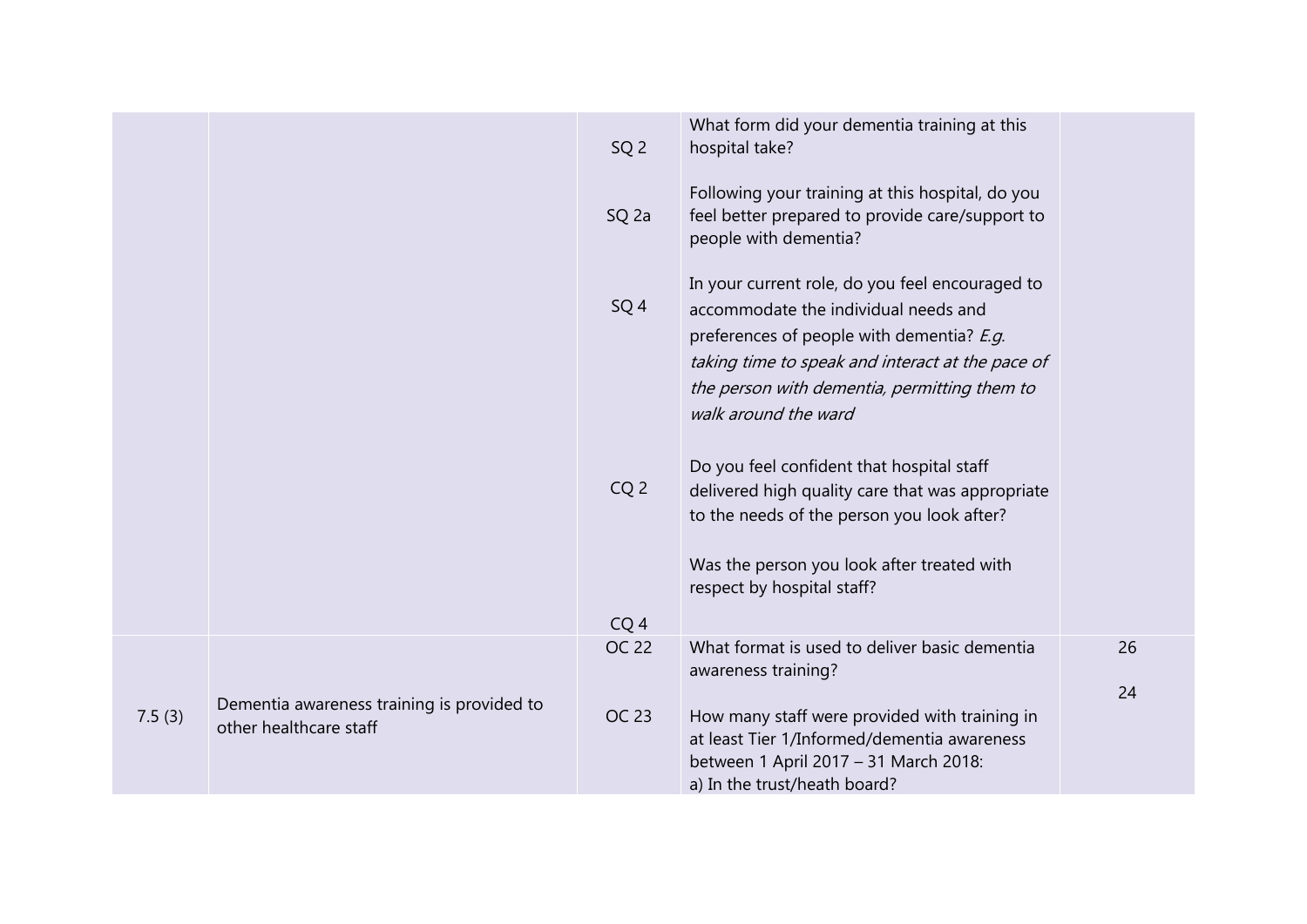|         |                                                                                                                                                                                                                                                                                                                                |                  | b) In the hospital?                                                                                                                |                   |
|---------|--------------------------------------------------------------------------------------------------------------------------------------------------------------------------------------------------------------------------------------------------------------------------------------------------------------------------------|------------------|------------------------------------------------------------------------------------------------------------------------------------|-------------------|
| 7.11(3) | Involvement of people with dementia and<br>carers, and use of their experiences is included<br>in the training for ward staff<br>This could be a presentation from a person<br>with dementia and carer, use of patient/carer<br>diaries, use of feedback from questionnaires,<br>audits and complaints relating to people with | <b>OC 21</b>     | The dementia awareness training includes input<br>from/makes use of the<br>experiences of people with dementia and their<br>carers | 37<br>24          |
|         | dementia                                                                                                                                                                                                                                                                                                                       |                  |                                                                                                                                    |                   |
| 7.12(1) | Wards that admit people with dementia<br>provide staff with systems for supporting staff<br>development in dementia care including<br>appraisal and mentorship, clinical supervision<br>and access to ethical guidance, access to<br>reflective practice groups <sup>1</sup>                                                   | SQ <sub>5</sub>  | As a team, how often do you talk about the way<br>you care for/support people with complex<br>needs (including dementia)?          | 19                |
| 7.18(1) | All patients who need assistance with food<br>and drink receive it                                                                                                                                                                                                                                                             | SQ 10            | Do you think people with dementia you care<br>for/support have their nutritional needs met<br>while on the ward(s) you work on?    | $\mathbf{1}$<br>3 |
|         | Ward nursing staff establishments are                                                                                                                                                                                                                                                                                          | OC <sub>8</sub>  | Ward staffing levels (nurses, midwives and care<br>staff) are made available for the public to view                                | 27<br>31          |
| N7a(3)  | monitored using the safe nursing guidelines<br>from NHS England/Welsh Government's Chief<br>Nursing Officer                                                                                                                                                                                                                    | OC <sub>9</sub>  | An evidenced based tool is used for<br>establishing ward staffing levels                                                           | 40                |
|         |                                                                                                                                                                                                                                                                                                                                | OC <sub>9a</sub> | Does the tool take into account patient<br>dependency and acuity?                                                                  |                   |

 $\overline{a}$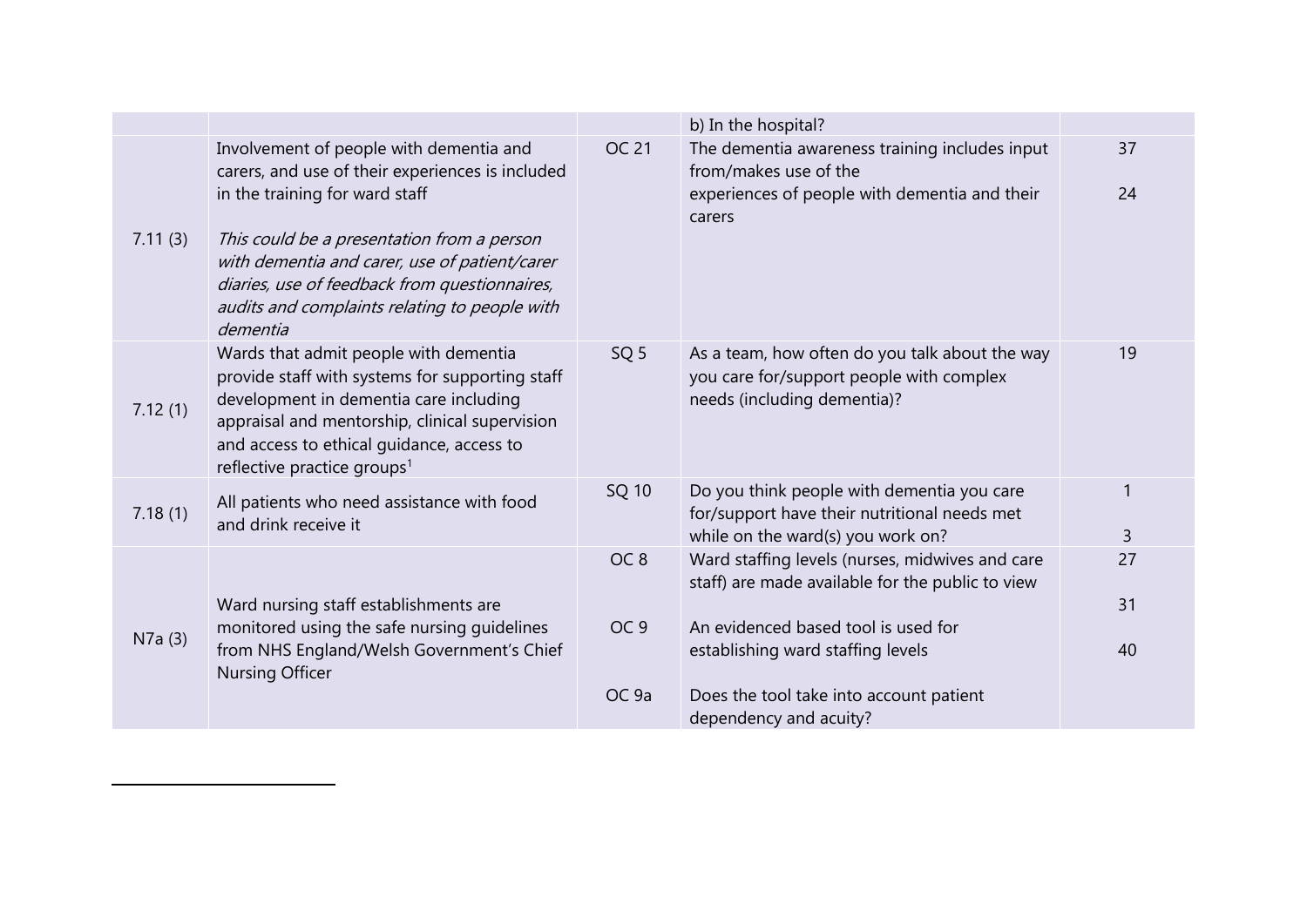## Environment

| <b>Standard</b><br>no.<br>(Type) | <b>Standard</b>                                                                                                                                                           | <b>Tool and</b><br>Question<br>no. | <b>Question/Statement</b>                                                                                                                                                                                    | <b>Reference</b> |
|----------------------------------|---------------------------------------------------------------------------------------------------------------------------------------------------------------------------|------------------------------------|--------------------------------------------------------------------------------------------------------------------------------------------------------------------------------------------------------------|------------------|
|                                  | Physical environment on the ward                                                                                                                                          | OC 34                              | The physical environment within the hospital                                                                                                                                                                 | 20               |
|                                  | The physical environment within the hospital                                                                                                                              |                                    | has been reviewed using an appropriate tool<br>(eg. King's Fund Enhancing the Healing<br>Environment or Patient Led Assessment of the<br>Care Environment) to establish whether it is<br>"dementia-friendly" |                  |
| N8a(3)                           | has been reviewed using an appropriate tool<br>(e.g. Kings Fund Enhancing the Healing<br>Environment tools for wards/hospitals) and<br>necessary improvements carried out | OC 34a                             | Environmental changes based on the review<br>are: (completed, underway, planned but not yet<br>underway, planned but funding has not been<br>identified, plans are not in place)                             |                  |
|                                  |                                                                                                                                                                           | OC 34b                             | Service users/carers/lay volunteers have been<br>part of the team reviewing the environment<br>There are plans to further review the changes                                                                 |                  |
|                                  |                                                                                                                                                                           | OC 34c                             | implemented                                                                                                                                                                                                  |                  |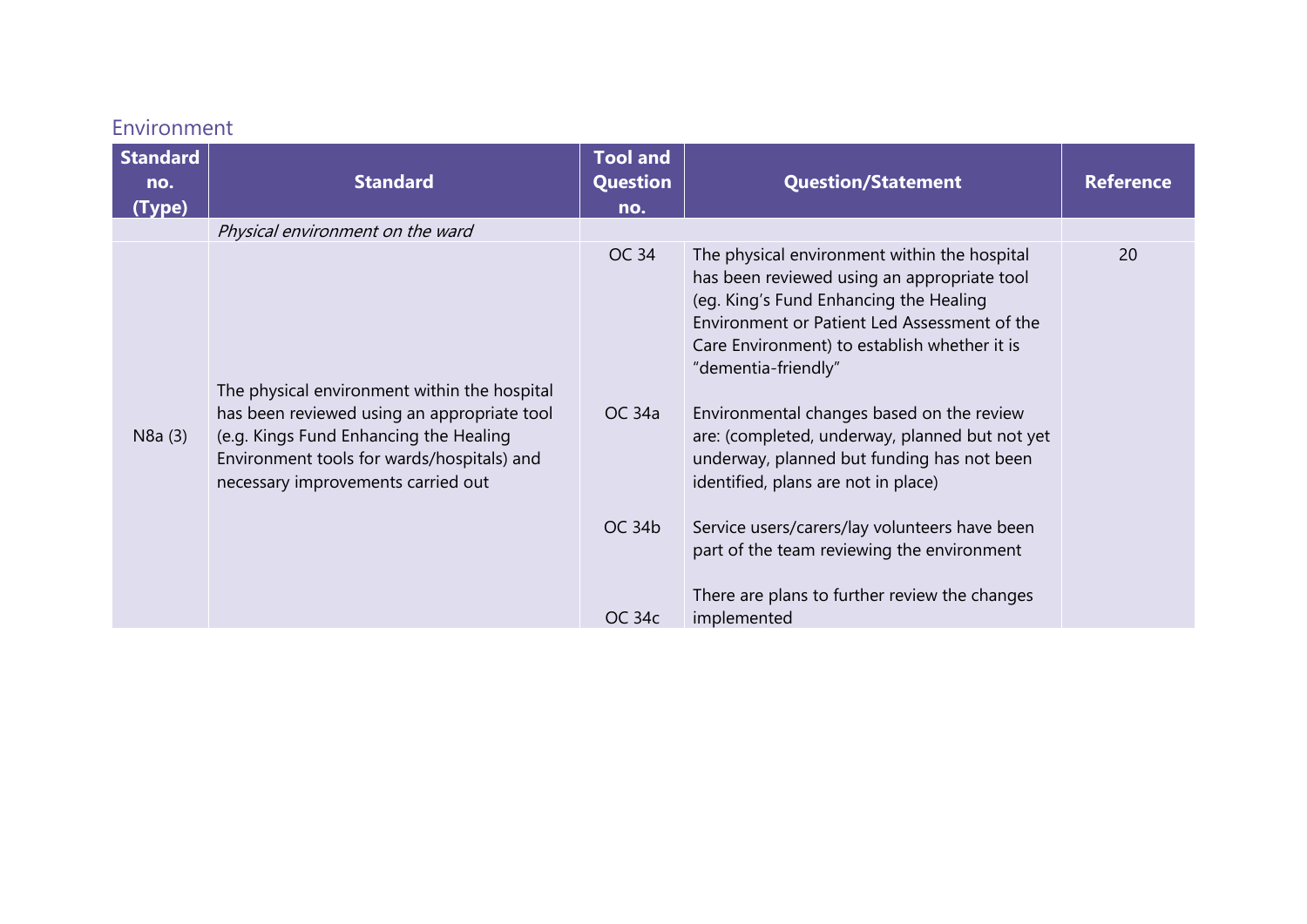### Information and communication

| <b>Standard</b><br>no.<br>(Type) | <b>Standard</b>                                                                                                                                                                              | <b>Tool and</b><br><b>Question</b><br>no. | <b>Question/Statement</b>                                                                                                                                                                              | <b>Reference</b>     |
|----------------------------------|----------------------------------------------------------------------------------------------------------------------------------------------------------------------------------------------|-------------------------------------------|--------------------------------------------------------------------------------------------------------------------------------------------------------------------------------------------------------|----------------------|
|                                  |                                                                                                                                                                                              | OC 16                                     | There is a system in place across the hospital<br>that ensures that all staff in the ward or care<br>area are aware of the person's dementia or<br>condition and how it affects them                   | $\overline{3}$<br>26 |
|                                  | There is a system to ensure that staff directly<br>involved in caring for/treating the person with<br>dementia are informed about any effect of the<br>dementia on the persons behaviour and | <b>OC 16a</b>                             | Please say what this is:<br>-a visual indicator, symbol or marker<br>-alert sheet<br>-a box to highlight or alert dementia<br>condition in the notes or care plan<br>-Other, please specify            |                      |
| 9.3(1)                           | communication e.g. ability to answer queries<br>about health accurately or to follow instructions,<br>or other behavioural/psychological symptoms,<br>such as agitation or hallucination     | <b>OC 17</b>                              | There is a system in place across the hospital<br>that ensures that staff from other areas are<br>aware of the person's dementia or condition<br>whenever the person accesses other<br>treatment areas |                      |
|                                  |                                                                                                                                                                                              | <b>OC 17a</b>                             | Please say what this is:<br>-a visual indicator, symbol or marker<br>-alert sheet<br>-a box to highlight or alert dementia<br>condition in the notes or care plan<br>-Other, please specify            |                      |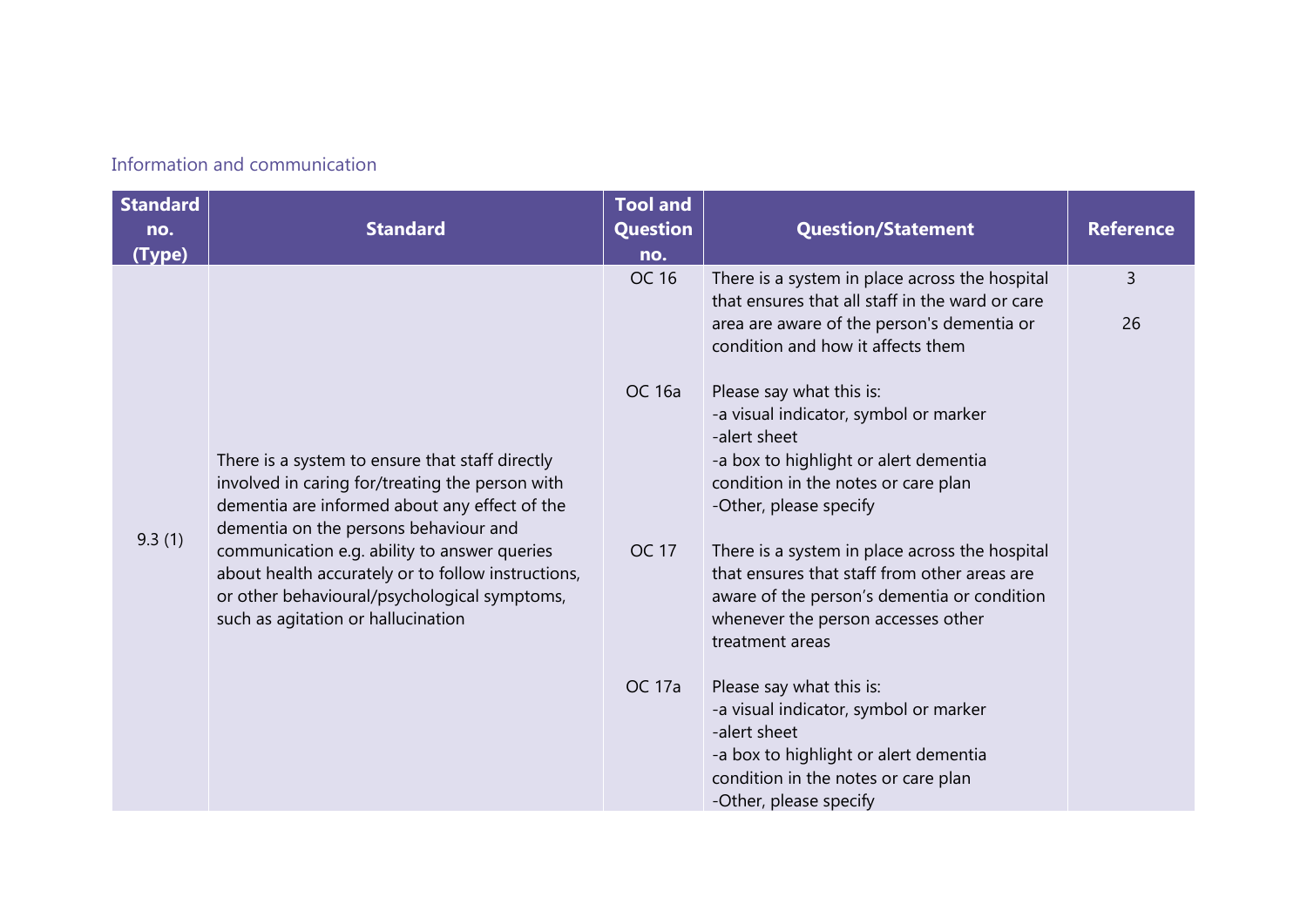|         |                                                                                                                                                                                                                                                                                   | SQ <sub>3</sub>  | In your current role, do you think that<br>personal information is available to you<br>to help you care for/support people with<br>dementia? E.g. their likes/dislikes,<br>preferred name, past job |         |
|---------|-----------------------------------------------------------------------------------------------------------------------------------------------------------------------------------------------------------------------------------------------------------------------------------|------------------|-----------------------------------------------------------------------------------------------------------------------------------------------------------------------------------------------------|---------|
|         |                                                                                                                                                                                                                                                                                   | SQ <sub>3a</sub> | Do you have the opportunity to use this<br>[personal] information to help you<br>care/support people with dementia?                                                                                 |         |
|         |                                                                                                                                                                                                                                                                                   | CQ <sub>1</sub>  | Do you feel that hospital staff were well<br>informed and understood the needs of the<br>person you look after?                                                                                     |         |
| 9.7(2)  | Staff explain changes in care and treatment to<br>people with dementia and/ or their carers and<br>provide regular updates on progress                                                                                                                                            | CQ <sub>5</sub>  | Were you (or the patient, where appropriate)<br>kept clearly informed about their care and<br>progress during the hospital stay? For<br>example, about plans for treatment and<br>discharge.        | 25      |
| 9.11(2) | Carers or relatives are asked about the extent to<br>which they prefer to be involved in the care of the<br>person with dementia while on the ward, e.g. help<br>with personal care or at mealtimes, looking after<br>clothing, spectacles or hearing aids, enjoyable<br>pastimes | CQ <sub>6</sub>  | Were you (or the patient, where appropriate)<br>involved as much as you wanted to be in<br>decisions about their care?                                                                              | 25      |
| 9.13(2) | There is a system in place to ensure that carers<br>are advised about obtaining carer's assessment<br>and support,                                                                                                                                                                | <b>OC 18</b>     | The Dementia lead or dementia working<br>group collates feedback from carers on the<br>written and verbal information provided to<br>them                                                           | 3<br>25 |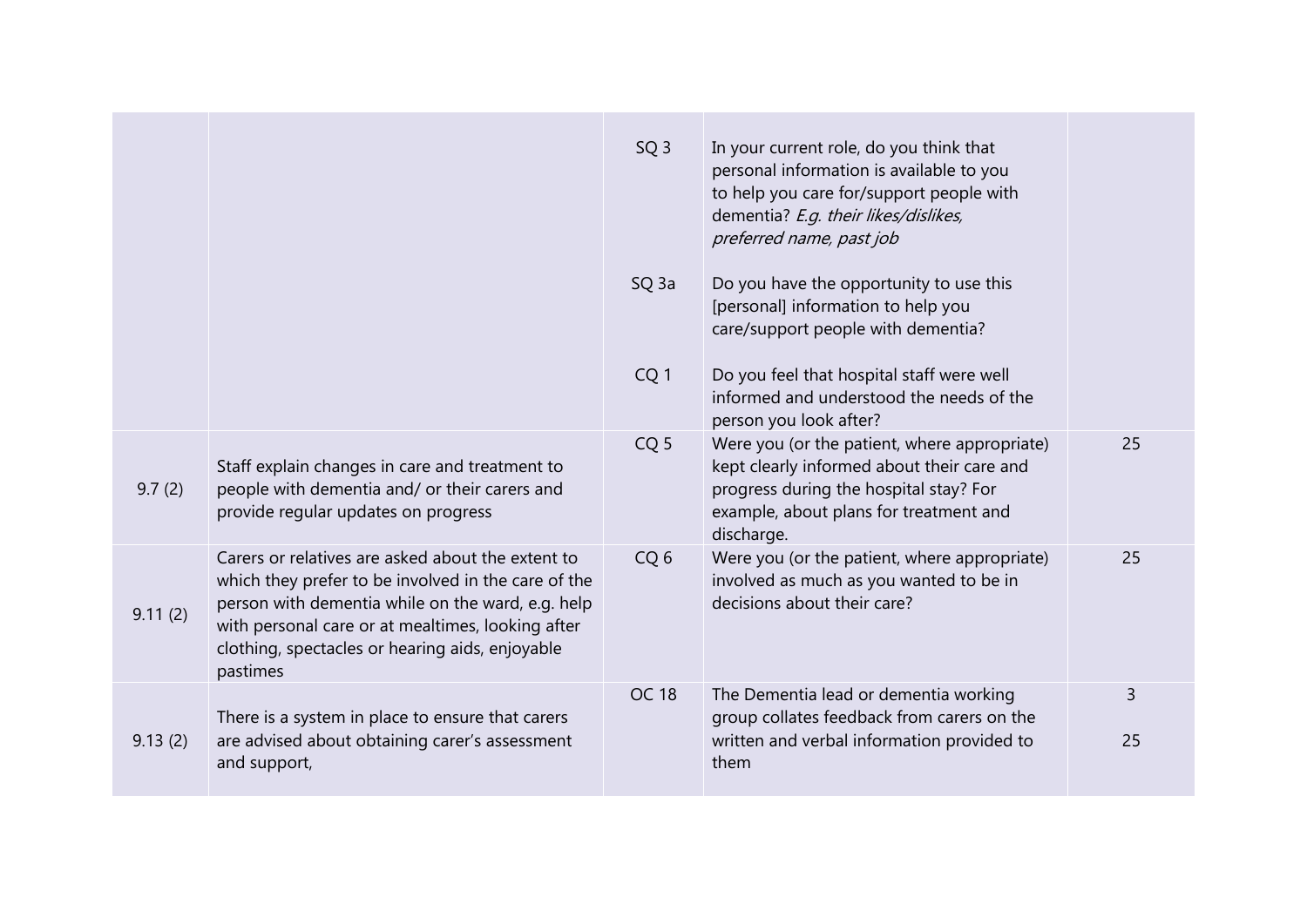|--|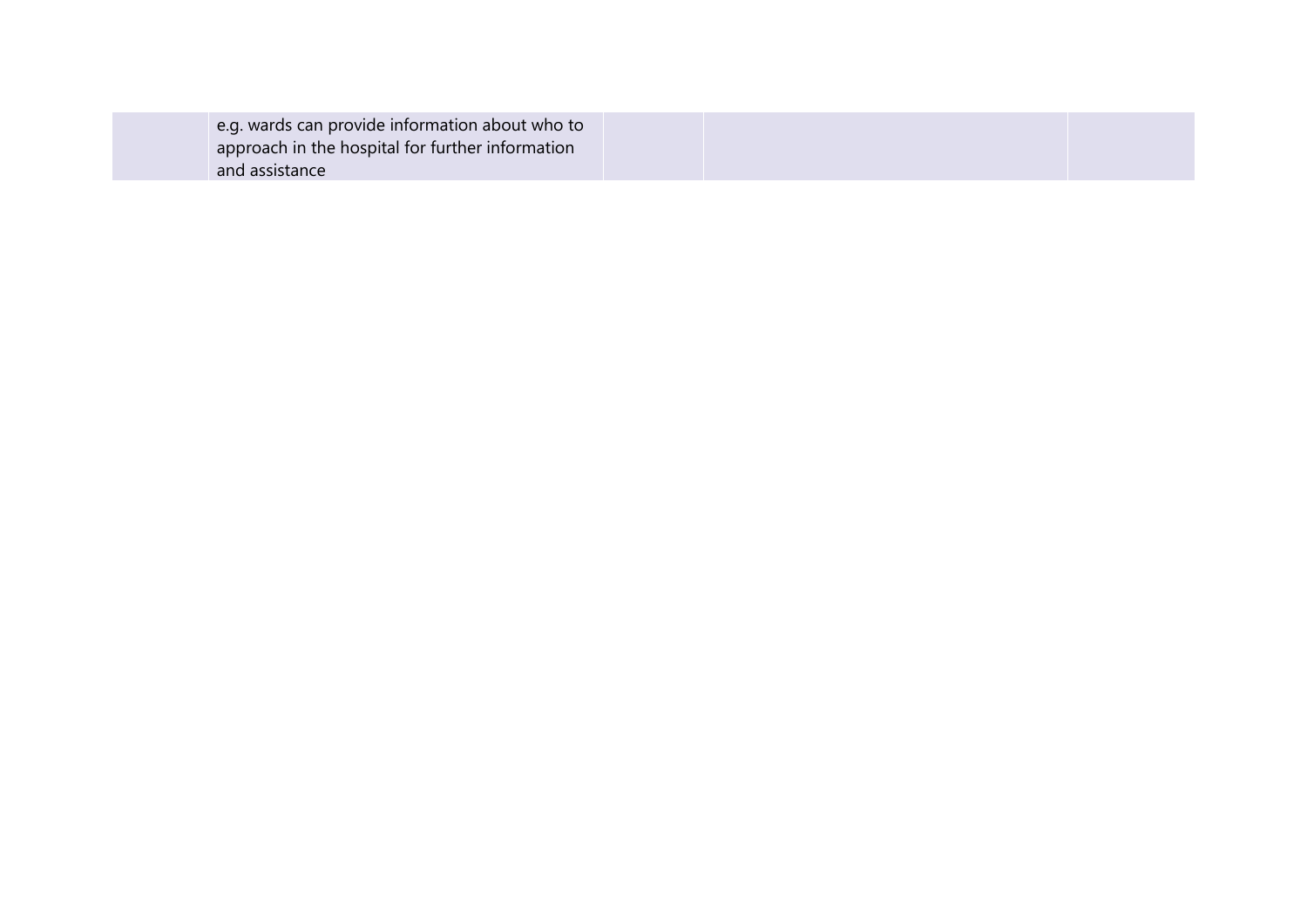#### Bibliography

- 1. Age Concern (2006). *[Hungry to be Heard: The scandal of malnourished older people](http://www.scie.org.uk/publications/guides/guide15/files/hungrytobeheard.pdf?res=true)  [in hospital](http://www.scie.org.uk/publications/guides/guide15/files/hungrytobeheard.pdf?res=true)*. Age Concern England, London. *[Revised document](https://www.ageuk.org.uk/brandpartnerglobal/londonvpp/documents/still_hungry_to_be_heard_report.pdf)* (2010).
- 2. Alzheimer's Society (2009). *[Counting the Cost: Caring for people with dementia on](https://www.ahsw.org.uk/userfiles/Arts%20&%20Dementia%20files/Counting_the_cost_report.pdf)  [hospital wards](https://www.ahsw.org.uk/userfiles/Arts%20&%20Dementia%20files/Counting_the_cost_report.pdf)*. Alzheimer's Society, London.
- 3. Alzheimer's Society (last updated December 2011). *[Care on a Hospital Ward](https://www.alzheimers.org.uk/get-support/help-dementia-care/going-into-hospital#content-start)*.
- 4. Alzheimer's Society (2013). *[Helping you to assess cognition: A practical toolkit for](https://www.alzheimers.org.uk/assessing-cognition-older-people-practical-toolkit-health-professionals)  [clinicians.](https://www.alzheimers.org.uk/assessing-cognition-older-people-practical-toolkit-health-professionals)* Alzheimer's Society, London.
- 5. Alzheimer's Society (last updated September 2015). *[Hospital care.](https://www.alzheimers.org.uk/sites/default/files/migrate/downloads/factsheet_hospital_care.pdf)* Factsheet 477.
- 6. Banerjee, S. (2009). [Time for Action: A report to the Minister of State for care](http://webarchive.nationalarchives.gov.uk/20130104165557/http:/www.dh.gov.uk/en/Publicationsandstatistics/Publications/PublicationsPolicyAndGuidance/DH_108303)  [services](http://webarchive.nationalarchives.gov.uk/20130104165557/http:/www.dh.gov.uk/en/Publicationsandstatistics/Publications/PublicationsPolicyAndGuidance/DH_108303)*.* Department of Health, London.
- 7. British Geriatrics Society (2014). [Comprehensive Geriatric Assessment.](https://www.bgs.org.uk/sites/default/files/content/resources/files/2019-02-08/BGS%20Toolkit%20-%20FINAL%20FOR%20WEB_0.pdf) Good practice guide. British Geriatrics Society, London.
- 8. British Geriatrics Society (2012). *[Quality care for older people with urgent and](https://www.rcem.ac.uk/docs/College%20Guidelines/5z11.%20Silver%20Book%20-%20Short%20Version.pdf)  [emergency care needs -](https://www.rcem.ac.uk/docs/College%20Guidelines/5z11.%20Silver%20Book%20-%20Short%20Version.pdf) "The Silver Book".* British Geriatrics Society, London.
- 9. Care Quality Commission (2013). *Time to listen - [In NHS hospitals: Dignity and](https://www.cqc.org.uk/sites/default/files/documents/time_to_listen_-_nhs_hospitals_main_report_tag.pdf)  [nutrition.](https://www.cqc.org.uk/sites/default/files/documents/time_to_listen_-_nhs_hospitals_main_report_tag.pdf)* Care Quality Commission, London.
- 10. Care Quality Commission (2014). *[Cracks in the pathway.](http://www.cqc.org.uk/sites/default/files/20141009_cracks_in_the_pathway_final_0.pdf)* Care Quality Commission, London.
- 11. Dementia Action Alliance (2012). *[Dementia Friendly Hospital Charter](http://www.dementiaaction.org.uk/assets/0001/7070/DAA_BOOKLET_PROOF_26-06-2015.pdf)*. DAA, The Right Care.
- 12. Department of Health (2003). *[Discharge from hospital: Getting it right for people](http://webarchive.nationalarchives.gov.uk/+/www.dh.gov.uk/en/Publicationsandstatistics/Publications/PublicationsPolicyAndGuidance/DH_4007881)  [with dementia](http://webarchive.nationalarchives.gov.uk/+/www.dh.gov.uk/en/Publicationsandstatistics/Publications/PublicationsPolicyAndGuidance/DH_4007881)*. Department of Health, London.
- 13. Department of Health (2004). *[Achieving improved access to services through better](http://webarchive.nationalarchives.gov.uk/20040725174846/http:/dh.gov.uk/assetRoot/04/08/59/45/04085945.pdf)  [hospital care for older people.](http://webarchive.nationalarchives.gov.uk/20040725174846/http:/dh.gov.uk/assetRoot/04/08/59/45/04085945.pdf)* Department of Health, London.
- 14. Department of Health (2006). *[A new ambition for old age: next steps in](http://webarchive.nationalarchives.gov.uk/20080814090418/dh.gov.uk/en/Publicationsandstatistics/Publications/PublicationsPolicyAndGuidance/DH_4133941)  [implementing the National Service Framework for Older People](http://webarchive.nationalarchives.gov.uk/20080814090418/dh.gov.uk/en/Publicationsandstatistics/Publications/PublicationsPolicyAndGuidance/DH_4133941)*. Department of Health, London.
- 15. Department of Health (2009). *[Living well with dementia: A national dementia](https://www.gov.uk/government/publications/living-well-with-dementia-a-national-dementia-strategy)  [strategy](https://www.gov.uk/government/publications/living-well-with-dementia-a-national-dementia-strategy)*. Department of Health, London.
- 16. Health and Social Care Information Centre (2010). *[Electronic 24 hour discharge](http://webarchive.nationalarchives.gov.uk/20130503093318/http:/www.connectingforhealth.nhs.uk/systemsandservices/clinrecords/24hour)  [summary implementation.](http://webarchive.nationalarchives.gov.uk/20130503093318/http:/www.connectingforhealth.nhs.uk/systemsandservices/clinrecords/24hour)*
- 17. John's Campaign. *<http://www.johnscampaign.org.uk/>*
- 18. Kings Fund (2012). *[Continuity of care for older hospital patients](http://www.kingsfund.org.uk/sites/files/kf/field/field_publication_file/continuity-of-care-for-older-hospital-patients-mar-2012.pdf) – a call for action.*  The King's Fund, London.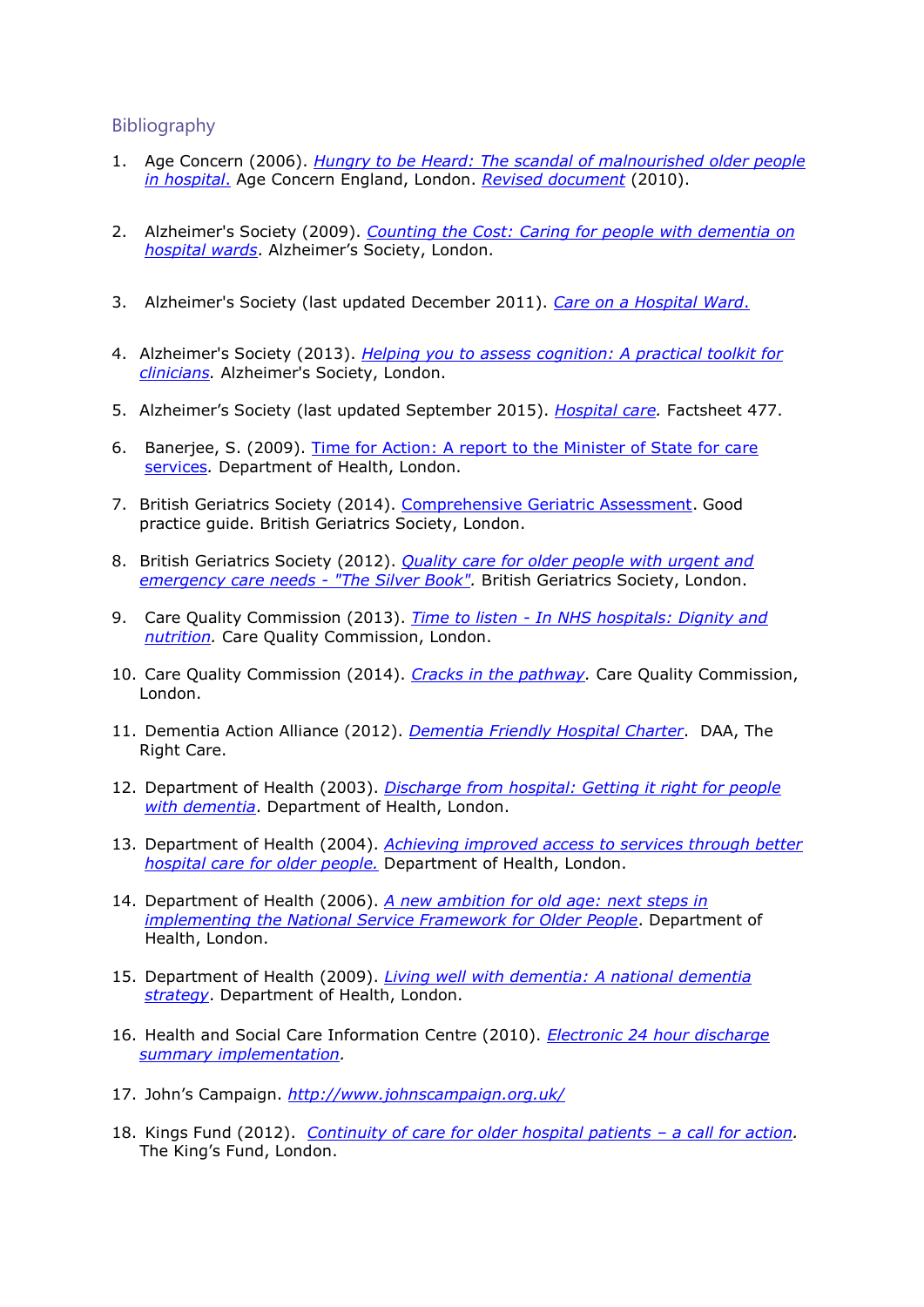- 19. Kings Fund (2012). *[The care of frail older people with complex needs: time for a](http://www.kingsfund.org.uk/sites/files/kf/field/field_publication_file/the-care-of-frail-older-people-with-complex-needs-mar-2012.pdf)  [revolution.](http://www.kingsfund.org.uk/sites/files/kf/field/field_publication_file/the-care-of-frail-older-people-with-complex-needs-mar-2012.pdf)* The King's Fund, London.
- 20. King's Fund (2014). *[Is your hospital dementia friendly? EHE Environmental](https://www.kingsfund.org.uk/projects/enhancing-healing-environment/ehe-design-dementia)  [Assessment Tool.](https://www.kingsfund.org.uk/projects/enhancing-healing-environment/ehe-design-dementia)* The King's Fund, London.
- 21. Myhealth London (2012). *[London Acute Trust progress on standards of care for](https://www.myhealth.london.nhs.uk/sites/default/files/u3246/TrustProgress.pdf)  [people with dementia.](https://www.myhealth.london.nhs.uk/sites/default/files/u3246/TrustProgress.pdf)*
- 22. National Audit Office (2003). *[Ensuring the effective discharge of older patients from](https://www.nao.org.uk/wp-content/uploads/2003/02/0203392.pdf)  [NHS acute hospitals: Summary and recommendations.](https://www.nao.org.uk/wp-content/uploads/2003/02/0203392.pdf)* The Stationary Office, London.
- 23. National Institute for Health and Clinical Excellence (2010). *Clinical Guideline 103. [Delirium: diagnosis, prevention and management.](http://www.nice.org.uk/nicemedia/live/13060/49909/49909.pdf)* National Clinical Guideline Centre, London.
- 24. National Institute for Health and Clinical Excellence (2010). *[Dementia: support in](https://www.nice.org.uk/guidance/qs1)  [health and social care](https://www.nice.org.uk/guidance/qs1)* (QS1). National Clinical Guideline Centre, London.
- 25. National Institute for Health and Clinical Excellence (2013). *[Dementia:](https://www.nice.org.uk/guidance/qs30)  [independence and wellbeing](https://www.nice.org.uk/guidance/qs30)* (QS30). National Clinical Guideline Centre, London.
- 26. National Institute for Health and Clinical Excellence/ Social Care Institute for Excellence (2006). *Clinical Guideline 42. [Supporting people with dementia and their](https://www.scie.org.uk/publications/misc/dementia/dementia-fullguideline.pdf?res=true)  [carers in health and social care.](https://www.scie.org.uk/publications/misc/dementia/dementia-fullguideline.pdf?res=true)* National Clinical Guideline Centre, London.
- 27. NHS England (2013). *[How to ensure the right people, with the right skills, are in the](http://www.england.nhs.uk/wp-content/uploads/2013/11/nqb-how-to-guid.pdf)  [right place at the right time.](http://www.england.nhs.uk/wp-content/uploads/2013/11/nqb-how-to-guid.pdf)*
- 28. NHS Digital (2018). *[Patient led assessments of the care environment.](https://digital.nhs.uk/data-and-information/areas-of-interest/estates-and-facilities/patient-led-assessments-of-the-care-environment-place)*
- 29. National Patient Safety Agency (2007) *[Protected mealtimes review: findings and](http://www.nrls.npsa.nhs.uk/resources/patient-safety-topics/patient-treatment-procedure/?entryid45=59806)  [recommendations.](http://www.nrls.npsa.nhs.uk/resources/patient-safety-topics/patient-treatment-procedure/?entryid45=59806)*
- 30. Royal College of Nursing (accessed March 2012). *[Commitment to the care of people](https://www.rcn.org.uk/professional-development/publications/pub-004235)  with dementia in general hospitals*. Royal College of Nursing, London.
- 31. Royal College of Nursing (2012). *[Safe staffing for older people's wards](https://www.rcn.org.uk/professional-development/publications/pub-004301)*. Royal College of Nursing, London.
- 32. Royal College of Nursing (2013). *[Scoping the role of the dementia nurse specialist in](https://www.rcn.org.uk/professional-development/publications/pub-004429)  [acute care](https://www.rcn.org.uk/professional-development/publications/pub-004429)*. Royal College of Nursing, London.
- 33. Royal College of Nursing (2016). *[The Triangle of Care.](https://professionals.carers.org/sites/default/files/the_triangle_of_care_carers_included_best_practice_in_dementia_care_-_final.pdf)* Royal College of Nursing, London.
- 34. Royal College of Nursing (2014). RCN Development Programme: Transforming Dementia Care in Hospitals*.* Royal College of Nursing, London.
- 35. Royal College of Nursing Policy Unit (2006). *[Setting Appropriate Ward Nurse](https://www.rcn.org.uk/about-us/policy-briefings/pol-1506)  [Staffing Levels in NHS Acute Trusts. Principles for Appropriate Ward Nurse Staffing.](https://www.rcn.org.uk/about-us/policy-briefings/pol-1506)*  Royal College of Nursing, London.